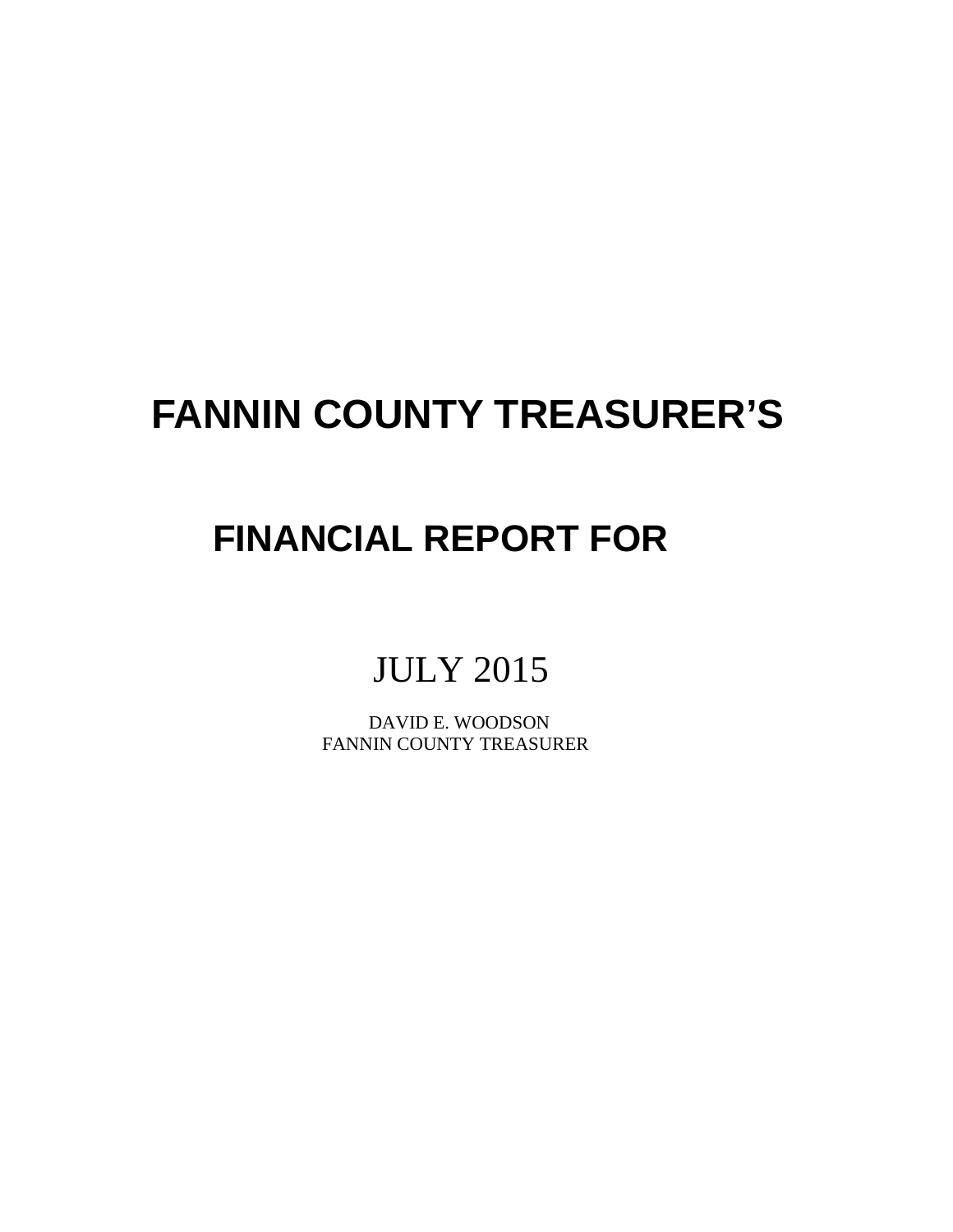#### 08/07/2015 FUND DEPOSIT LISTING PAGE 1

| RECEIPT | RECEIVED | DATE     | DATE    | DESCRIPTION       | <b>BANK</b> | INCOME  | <b>REPORT</b> | AMOUNT          |
|---------|----------|----------|---------|-------------------|-------------|---------|---------------|-----------------|
| NUMBER  | FROM     | RECEIVED | DEPOSIT | OF MONEY RECEIVED | ACCOUNT     | ACCOUNT | CODES         | <b>RECEIVED</b> |
|         |          |          |         |                   |             |         |               |                 |

GENERAL FUND

|                             | =====================================                                                        |                                 |                                                      |                                      |                                      |                   |
|-----------------------------|----------------------------------------------------------------------------------------------|---------------------------------|------------------------------------------------------|--------------------------------------|--------------------------------------|-------------------|
| 0000150770-01 TEXPOOL       |                                                                                              |                                 | 07-01-2015 07-01-2015 JUNE INTEREST                  | $10 - 103 - 175$                     | $10 - 360 - 100$                     | 166.26            |
|                             | 0000150776-01 DA TRUST FUND                                                                  |                                 | 07-01-2015 07-01-2015 ADMIN. FEES AND CER 10-103-100 |                                      | $10 - 340 - 475$                     | 30.00             |
| 0000150776-02 DA TRUST FUND |                                                                                              |                                 | 07-01-2015 07-01-2015 ADMIN. FEES AND CER 10-103-100 |                                      | $10 - 475 - 311$                     | 32.40             |
| 0000150778-01 TAX A/C       |                                                                                              |                                 | 07-02-2015 07-02-2015 WEEK ENDING 06/26/1 10-103-100 |                                      | $10 - 321 - 250$                     | 790.00            |
| 0000150779-01 TAX A/C       |                                                                                              |                                 | 07-02-2015 07-02-2015 WEEK 06/26/15                  | 10-103-100                           | $10 - 321 - 200$                     | 1,719.65          |
|                             | 0000150780-01 VISION MEDIA GROUP, INC.                                                       |                                 | 07-02-2015 07-02-2015 TOWER RENTAL- JULY 10-103-100  |                                      | $10 - 370 - 100$                     | 200.00            |
| 0000150781-01 COUNTY JUDGE  |                                                                                              |                                 | 07-06-2015 07-06-2015 REIMBURSEMENT FOR T 10-103-100 |                                      | $10 - 400 - 427$                     | 148.52            |
|                             | 0000150782-01 BOND SUPERVISION                                                               |                                 | 07-06-2015 07-06-2015 WEEK 06/29/15 THRU 10-103-100  |                                      | $10 - 340 - 573$                     | 700.00            |
|                             | 0000150783-01 TAMMY R. BIGGAR                                                                |                                 | 07-06-2015 07-06-2015 TRAVEL REIMBURSEMEN 10-103-100 |                                      | $10 - 403 - 427$                     | 130.87            |
|                             | 0000150784-01 DOUBLETREE AUSTIN                                                              |                                 | 07-06-2015 07-06-2015 REFUND DUE TO CHANG 10-103-100 |                                      | $10 - 495 - 427$                     | 33.35             |
| 0000150785-01 SECURUS       |                                                                                              |                                 | 07-06-2015 07-06-2015 JAIL PAY PHONE COMM 10-103-100 |                                      | $10 - 319 - 420$                     | 10,308.94         |
| 0000150786-01 LEGEND BANK   |                                                                                              |                                 | 07-07-2015 07-07-2015 JUNE INTEREST                  | $10 - 103 - 100$                     | $10 - 360 - 100$                     | 261.06            |
| 0000150786-28 LEGEND BANK   |                                                                                              |                                 | 07-07-2015 07-07-2015 JUNE INTEREST                  | $10 - 100 - 100$                     | $10 - 360 - 100$                     | 1.20              |
|                             | 0000150787-01 MOODY NATIONAL TPS                                                             |                                 | 07-07-2015 07-07-2015 REFUND - DID NOT ST 10-103-100 |                                      | $10 - 403 - 427$                     | 308.20            |
| 0000150788-01 TRENTON ISD   |                                                                                              |                                 | 07-07-2015 07-07-2015 MAY 9, 2015, ELECTI 10-103-100 |                                      | $10 - 340 - 484$                     | 75.00             |
| 0000150788-02 TRENTON ISD   |                                                                                              |                                 | 07-07-2015 07-07-2015 MAY 9, 2015, ELECTI 10-103-100 |                                      | $10 - 404 - 430$                     | 3.75              |
|                             | 0000150790-01 SECRETARY OF STATE                                                             |                                 | 07-07-2015 07-07-2015 TEAM REDEVELOPMENT 10-103-100  |                                      | $10 - 330 - 403$                     | 1,495.33          |
|                             | 0000150791-01 COLLIN COUNTY JP PCT. 1                                                        |                                 | 07-07-2015 07-07-2015 SERVE PAPERS - CONS 10-103-100 |                                      | $10 - 340 - 550$                     | 70.00             |
|                             | 0000150792-01 ERIKA C. ALMENDAREZ                                                            |                                 | 07-07-2015 07-07-2015 SERVE PAPERS - CONS 10-103-100 |                                      | $10 - 340 - 550$                     | 70.00             |
|                             | 0000150795-01 FANNIN COUNTY HEALTH DEPT 07-08-2015 07-08-2015 JUNE 2015 FOOD HAND 10-103-100 |                                 |                                                      |                                      | $10 - 320 - 545$                     | 4,785.00          |
|                             | 0000150797-01 APPRAISAL DISTRICT                                                             | 07-09-2015 07-09-2015 TAXES     |                                                      | $10 - 103 - 100$                     | $10 - 310 - 110$                     | 27,519.68         |
|                             | 0000150797-06 APPRAISAL DISTRICT                                                             | 07-09-2015 07-09-2015 TAXES     |                                                      | $10 - 103 - 100$                     | $10 - 310 - 120$                     | 3,479.15          |
|                             | 0000150798-01 HEALTH INSPECTOR                                                               |                                 | 07-09-2015 07-09-2015 JUNE 2015 PERMITS A 10-103-100 |                                      | $10 - 320 - 300$                     | 8,225.03          |
| 0000150803-01 TAX A/C       |                                                                                              |                                 | 07-10-2015 07-10-2015 WEEK 07/03/15                  | $10 - 103 - 100$                     | $10 - 321 - 200$                     | 53.20             |
| 0000150804-01 TAX A/C       |                                                                                              |                                 | 07-10-2015 07-10-2015 WEEK 07/03/15 146 T 10-103-100 |                                      | $10 - 321 - 250$                     | 730.00            |
| 0000150805-01 TAX A/C       |                                                                                              |                                 | 07-10-2015 07-10-2015 WEEK 6/26/15                   | 10-103-100                           | $10 - 321 - 200$                     | 1.90              |
| 0000150806-01 TAX A/C       |                                                                                              |                                 | 07-10-2015 07-10-2015 WEEK 7/3/15                    | $10 - 103 - 100$                     | $10 - 321 - 200$                     | 2,169.05          |
|                             | 0000150807-01 BOND SUPERVISION                                                               |                                 | 07-10-2015 07-10-2015 WEEK 7/6/15 THRU 7/ 10-103-100 |                                      | $10 - 340 - 573$                     | 1,000.00          |
|                             | 0000150808-01 COMPTROLLER - STATE FISCA 07-10-2015 07-10-2015 JUNE 2015 LOCAL SAL 10-103-100 |                                 |                                                      |                                      | $10 - 318 - 160$                     | 55,829.30         |
|                             | 0000150810-01 FANNIN CO. CSCD                                                                |                                 | 07-13-2015 07-13-2015 RONNIE WAYNE ARNOLD 10-103-100 |                                      | $10 - 370 - 130$                     | 66.26             |
| 0000150811-01 US BANK       |                                                                                              |                                 | 07-13-2015 07-13-2015 MAY 2015 - INMATE P 10-103-100 |                                      | $10 - 319 - 553$                     | 26,702.50         |
|                             | 0000150812-01 TEXAS COMPTROLLER OF                                                           |                                 | 07-15-2015 07-15-2015 STATE REIMB.OFFENDE 10-103-100 |                                      | $10 - 370 - 562$                     | 3,085.95          |
| 0000150815-01 US BANK       |                                                                                              |                                 | 07-16-2015 07-16-2015 REIMBURSEMENT FOR O 10-103-100 |                                      | $10 - 495 - 427$                     | 400.00            |
|                             | 0000150817-01 APPRAISAL DISTRICT                                                             | 07-16-2015 07-16-2015 TAXES     |                                                      | $10 - 103 - 100$                     | $10 - 310 - 110$                     | 6,251.48          |
|                             | 0000150817-02 APPRAISAL DISTRICT                                                             | 07-16-2015 07-16-2015 TAXES     |                                                      | 10-103-100                           | $10 - 321 - 901$                     | 5.00              |
|                             | 0000150817-07 APPRAISAL DISTRICT                                                             | 07-16-2015 07-16-2015 TAXES     |                                                      | $10 - 103 - 100$                     | $10 - 310 - 120$                     | 1,751.51          |
| 0000150818-01 TAX A/C       |                                                                                              |                                 | 07-16-2015 07-16-2015 TPW - JUNE 2015                | $10 - 103 - 100$                     | $10 - 321 - 400$                     | 561.05            |
| 0000150819-01 TAX A/C       |                                                                                              |                                 | 07-16-2015 07-16-2015 WEEK 7/10/15                   | 10-103-100                           | $10 - 321 - 200$                     | 2,381.45          |
| 0000150820-01 TAX A/C       |                                                                                              |                                 | 07-16-2015 07-16-2015 162 TITLES WEEK 7/1 10-103-100 |                                      | $10 - 321 - 250$                     | 810.00            |
|                             | 0000150823-01 BOND SUPERVISION                                                               |                                 | 07-17-2015 07-17-2015 WEEK 7/13/15 THRU 7 10-103-100 |                                      | $10 - 340 - 573$                     | 606.00            |
|                             | 0000150824-01 COMPTROLLER - STATE FISCA 07-20-2015 07-20-2015 MIXED BEV. TAX                 |                                 |                                                      | $10 - 103 - 100$                     | $10 - 318 - 140$                     | 4,004.65          |
|                             | 0000150825-01 COMPTROLLER JUDICIARY                                                          |                                 | 07-20-2015 07-20-2015 CONST. JUD. INCREAS 10-103-100 |                                      | $10 - 370 - 144$                     | 2,123.84          |
|                             | 0000150828-01 COCA-COLA REFRESHMENTS                                                         |                                 | 07-20-2015 07-20-2015 COCA-COLA COMMISSIO 10-103-100 |                                      | $10 - 370 - 565$                     | 59.92             |
|                             | 0000150832-01 APPRAISAL DISTRICT                                                             | 07-22-2015 07-22-2015 TAXES     |                                                      | $10 - 103 - 100$                     | $10 - 310 - 110$                     | 10,418.60         |
|                             | 0000150832-02 APPRAISAL DISTRICT                                                             | 07-22-2015 07-22-2015 TAXES     |                                                      | $10 - 103 - 100$                     | $10 - 321 - 901$                     | 589.88            |
|                             | 0000150832-07 APPRAISAL DISTRICT                                                             | 07-22-2015 07-22-2015 TAXES     |                                                      | $10 - 103 - 100$                     | 10-310-120                           | 3,420.11          |
|                             | 0000150833-01 CARPENTER'S BAIL BONDS                                                         |                                 | 07-22-2015 07-22-2015 SETTLEMENT AGREEMEN 10-103-100 |                                      | $10 - 352 - 201$                     | 700.00            |
| 0000150834-01 JP # 3        |                                                                                              | 07-23-2015 07-23-2015 JUNE 2015 |                                                      |                                      |                                      |                   |
| 0000150834-02 JP # 3        |                                                                                              | 07-23-2015 07-23-2015 JUNE 2015 |                                                      | $10 - 103 - 100$<br>$10 - 103 - 100$ | $10 - 318 - 130$<br>$10 - 340 - 560$ | 1,819.50<br>10.00 |
| 0000150834-03 JP # 3        |                                                                                              | 07-23-2015 07-23-2015 JUNE 2015 |                                                      |                                      | $10 - 350 - 457$                     | 80.00             |
|                             |                                                                                              |                                 |                                                      | $10 - 103 - 100$                     |                                      |                   |
| 0000150834-04 JP # 3        |                                                                                              | 07-23-2015 07-23-2015 JUNE 2015 |                                                      | $10 - 103 - 100$                     | $10 - 370 - 163$<br>$10 - 370 - 164$ | 7.50              |
| 0000150834-05 JP # 3        |                                                                                              | 07-23-2015 07-23-2015 JUNE 2015 |                                                      | $10 - 103 - 100$                     |                                      | 30.00             |
| 0000150834-06 JP # 3        |                                                                                              | 07-23-2015 07-23-2015 JUNE 2015 |                                                      | $10 - 103 - 100$                     | $10 - 370 - 166$                     | 12.00             |
| 0000150834-07 JP # 3        |                                                                                              | 07-23-2015 07-23-2015 JUNE 2015 |                                                      | $10 - 103 - 100$                     | $10 - 370 - 167$                     | 80.00             |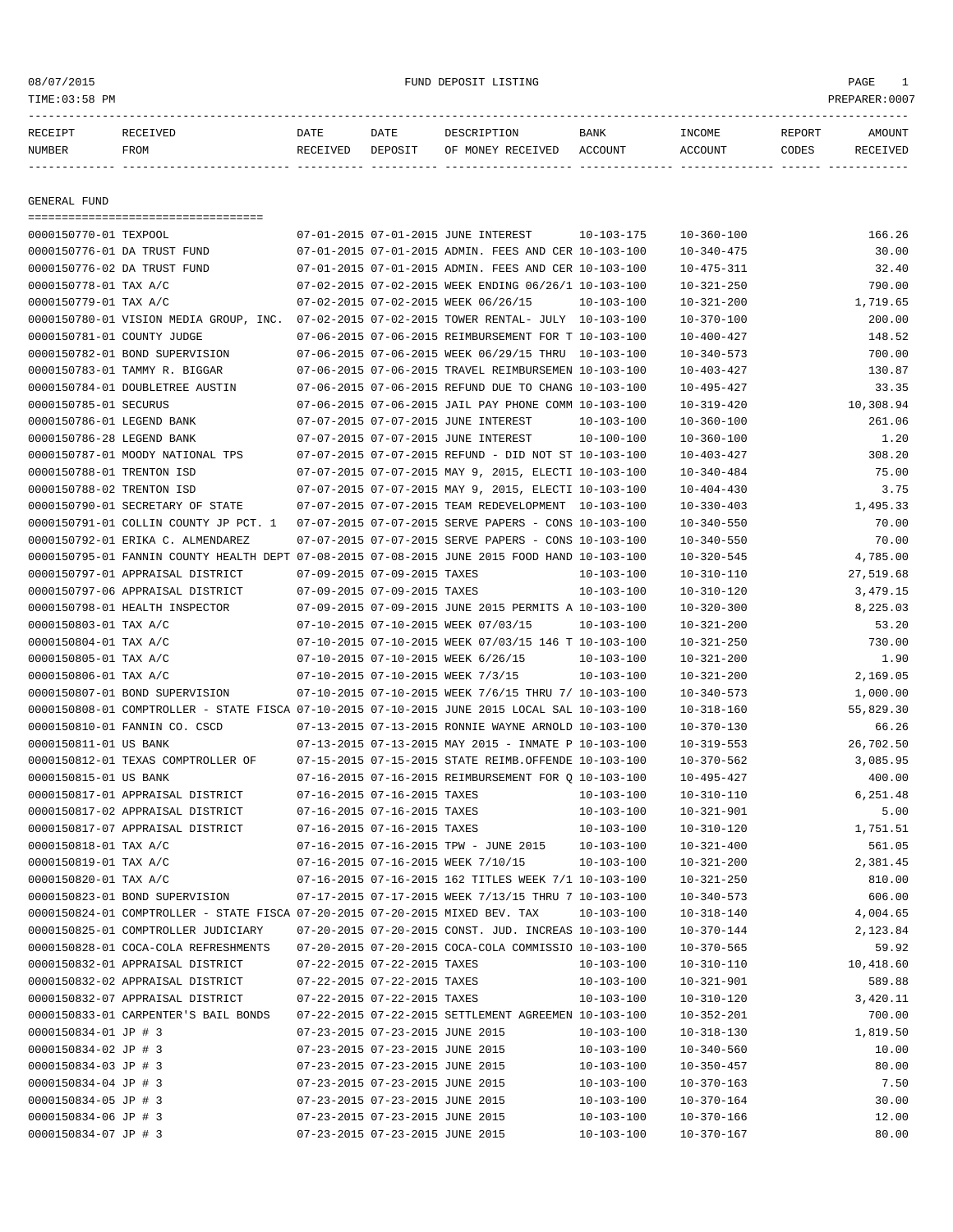08/07/2015 FUND DEPOSIT LISTING PAGE 2

| RECEIPT | RECEIVED | DATE     | DATE    | DESCRIPTION       | <b>BANK</b> | INCOME  | REPORT | AMOUNT   |
|---------|----------|----------|---------|-------------------|-------------|---------|--------|----------|
| NUMBER  | FROM     | RECEIVED | DEPOSIT | OF MONEY RECEIVED | ACCOUNT     | ACCOUNT | CODES  | RECEIVED |
|         |          |          |         |                   |             |         |        |          |

GENERAL FUND

| 0000150834-08 JP # 3  |                                                                                              | 07-23-2015 07-23-2015 JUNE 2015 |                                 |                                                          | $10 - 103 - 100$ | $10 - 340 - 457$ | 962.10    |
|-----------------------|----------------------------------------------------------------------------------------------|---------------------------------|---------------------------------|----------------------------------------------------------|------------------|------------------|-----------|
| 0000150834-09 JP # 3  |                                                                                              |                                 | 07-23-2015 07-23-2015 JUNE 2015 |                                                          | $10 - 103 - 100$ | $10 - 340 - 550$ | 275.00    |
|                       | 0000150835-01 THE AMERICAN BOTTLING COM 07-23-2015 07-23-2015 DR. PEPPER COMMISSI 10-103-100 |                                 |                                 |                                                          |                  | $10 - 370 - 510$ | 36.00     |
| 0000150839-01 TAX A/C |                                                                                              |                                 |                                 | 07-23-2015 07-23-2015 WEEK 7/17/15                       | $10 - 103 - 100$ | $10 - 321 - 200$ | 1,760.30  |
| 0000150840-01 TAX A/C |                                                                                              |                                 |                                 | 07-23-2015 07-23-2015 WEEK 7/17/15 169 TI 10-103-100     |                  | $10 - 321 - 250$ | 845.00    |
| 0000150841-01 TAX A/C |                                                                                              |                                 |                                 | 07-23-2015 07-23-2015 TABC- JUNE 2015 COU 10-103-100     |                  | $10 - 320 - 200$ | 17.50     |
|                       | 0000150844-01 DOC'S BAIL BONDS                                                               |                                 |                                 | 07-27-2015 07-27-2015 REIMBURSEMENT FOR                  | 10-103-100       | $10 - 560 - 428$ | 64.52     |
|                       | 0000150847-01 AMERICAN TOWER                                                                 |                                 |                                 | $07-27-2015$ $07-27-2015$ AUG. 2015 - TOWER R 10-103-100 |                  | $10 - 370 - 115$ | 925.75    |
|                       | 0000150848-01 CITY OF WHITEWRIGHT                                                            |                                 |                                 | 07-27-2015 07-27-2015 MAY 9, 2015 EARLY A 10-103-100     |                  | $10 - 340 - 484$ | 75.00     |
|                       | 0000150848-02 CITY OF WHITEWRIGHT                                                            |                                 |                                 | 07-27-2015 07-27-2015 MAY 9, 2015 EARLY A 10-103-100     |                  | $10 - 404 - 430$ | 3.75      |
|                       | 0000150851-01 APPRAISAL DISTRICT                                                             |                                 | 07-29-2015 07-29-2015 TAXES     |                                                          | $10 - 103 - 100$ | $10 - 310 - 110$ | 12,763.36 |
|                       | 0000150851-06 APPRAISAL DISTRICT                                                             |                                 | 07-29-2015 07-29-2015 TAXES     |                                                          | $10 - 103 - 100$ | $10 - 310 - 120$ | 5,381.74  |
| 0000150852-01 SECURUS |                                                                                              |                                 |                                 | 07-29-2015 07-29-2015 JUNE 2015 COMMISSIO 10-103-100     |                  | $10 - 319 - 420$ | 9,080.87  |
|                       | 0000150853-01 SURETY BAIL BOND TRUST FU 07-30-2015 07-30-2015 STATE CRIMINAL COST 10-103-100 |                                 |                                 |                                                          |                  | $10 - 352 - 100$ | 121.50    |
|                       | 0000150853-02 SURETY BAIL BOND TRUST FU 07-30-2015 07-30-2015 STATE CRIMINAL COST 10-103-100 |                                 |                                 |                                                          |                  | $10 - 409 - 489$ | 1,093.50  |
|                       | 0000150864-01 BOND SUPERVISION                                                               |                                 |                                 | 07-31-2015 07-31-2015 WEEK 7/27/15 THRU 7 10-103-100     |                  | $10 - 340 - 573$ | 1,705.00  |

FUND TOTAL 221,424.93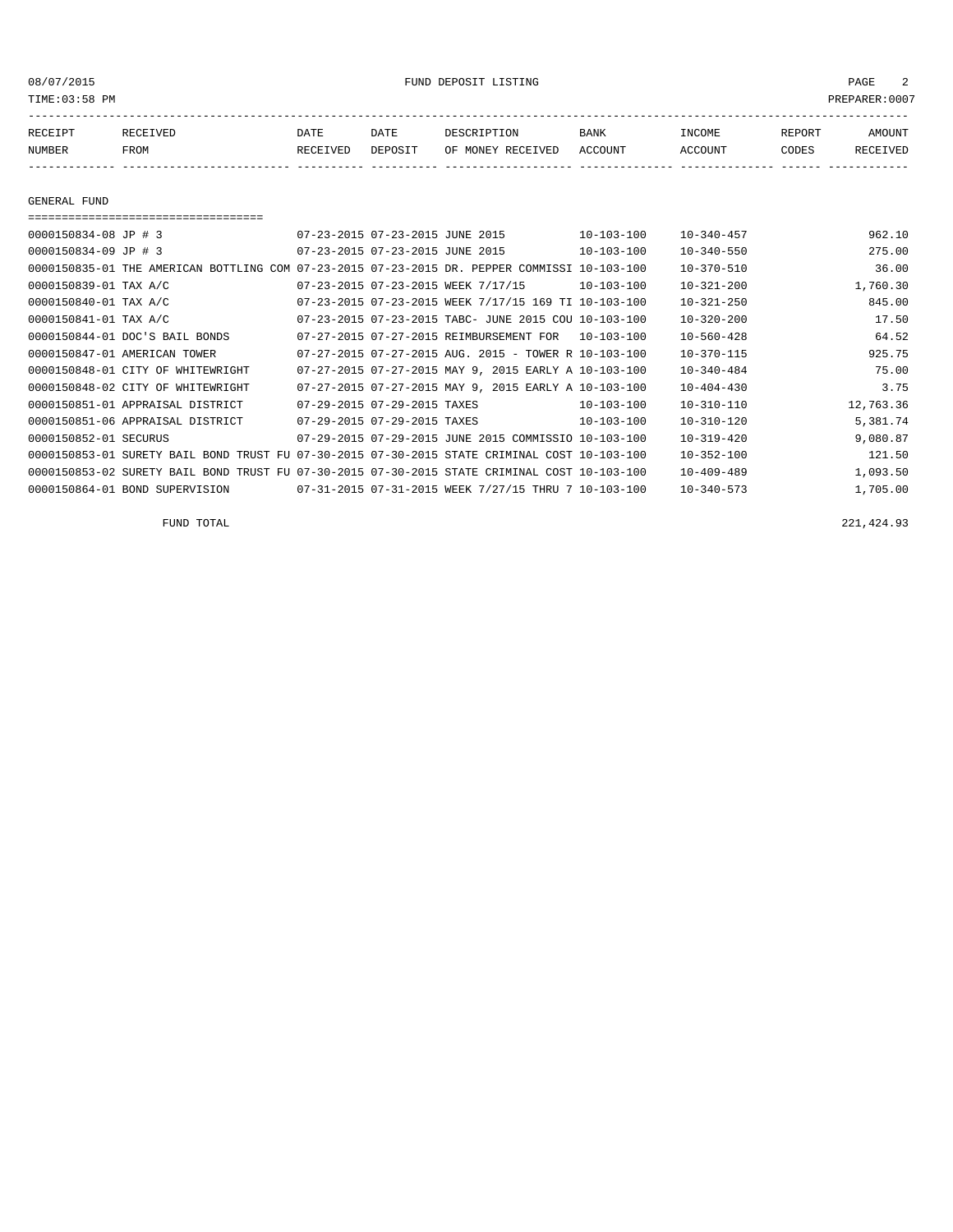TIME:03:58 PM PREPARER:0007

| RECEIPT             | RECEIVED | DATE     | DATE    | DESCRIPTION       | BANK    | INCOME  | REPORT | AMOUNT   |
|---------------------|----------|----------|---------|-------------------|---------|---------|--------|----------|
| NUMBER              | FROM     | RECEIVED | DEPOSIT | OF MONEY RECEIVED | ACCOUNT | ACCOUNT | CODES  | RECEIVED |
|                     |          |          |         |                   |         |         |        |          |
|                     |          |          |         |                   |         |         |        |          |
| COURTHOUSE SECURITY |          |          |         |                   |         |         |        |          |

| 0000150786-02 LEGEND BANK | 07-07-2015 07-07-2015 JUNE INTEREST | 11-103-100       | $11 - 360 - 100$ | 6 73  |
|---------------------------|-------------------------------------|------------------|------------------|-------|
| 0000150834-10 JP # 3      | 07-23-2015 07-23-2015 JUNE 2015     | $11 - 103 - 100$ | $11 - 340 - 651$ | 60.00 |

FUND TOTAL 66.73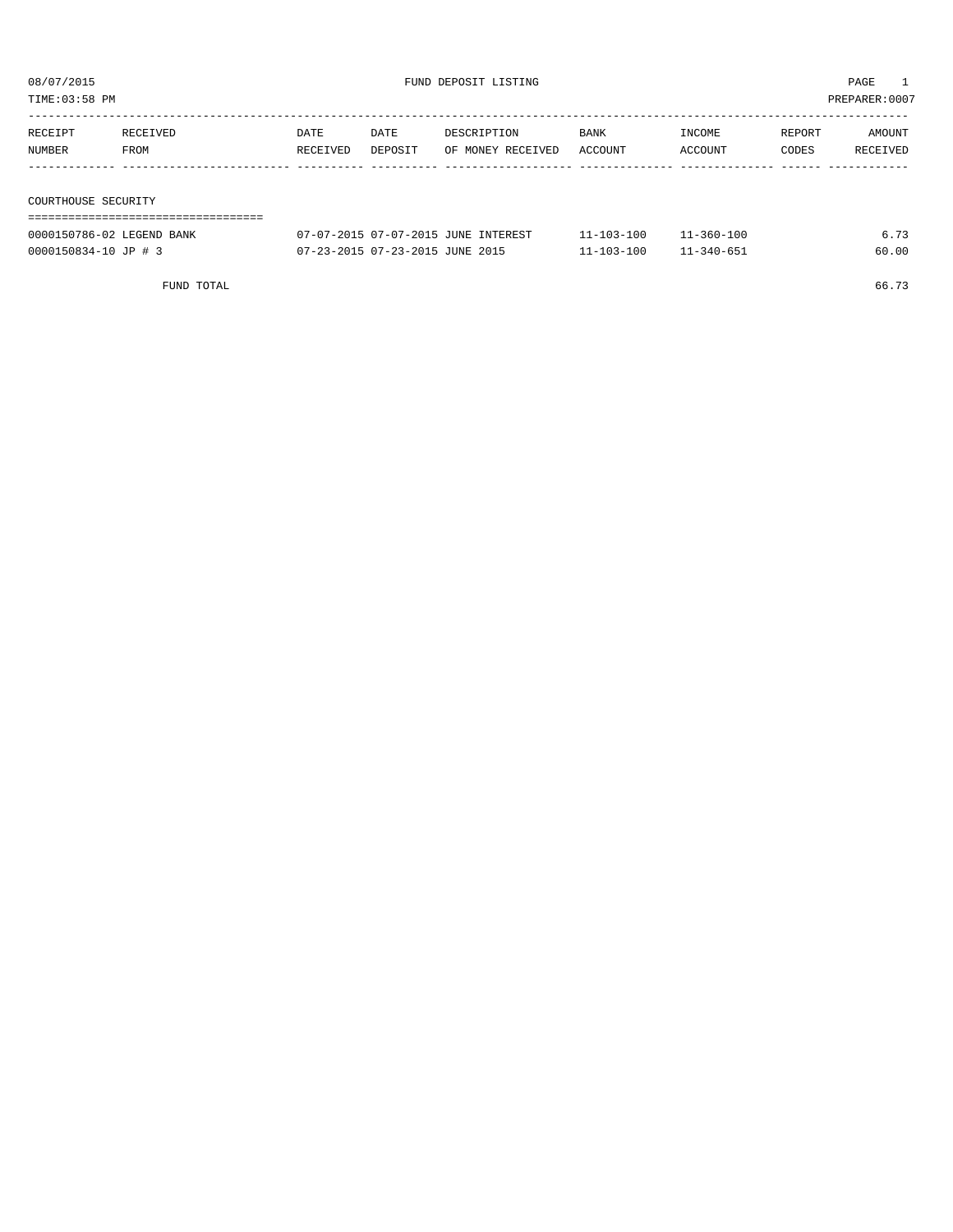| RECEIPT | RECEIVED | <b>DATE</b> | DATE    | DESCRIPTION       | BANK    | INCOME  | REPORT | AMOUNT   |
|---------|----------|-------------|---------|-------------------|---------|---------|--------|----------|
| NUMBER  | FROM     | RECEIVED    | DEPOSIT | OF MONEY RECEIVED | ACCOUNT | ACCOUNT | CODES  | RECEIVED |
|         |          |             |         |                   |         |         |        |          |
|         |          |             |         |                   |         |         |        |          |
|         |          |             |         |                   |         |         |        |          |

CO.CLK.VITAL STAT.FEE

===================================

| 0000150786-03 LEGEND BANK | 07-07-2015 07-07-2015 JUNE INTEREST | 12-103-100 | $12 - 360 - 100$ | 0.72 |
|---------------------------|-------------------------------------|------------|------------------|------|
|                           |                                     |            |                  |      |

FUND TOTAL 0.72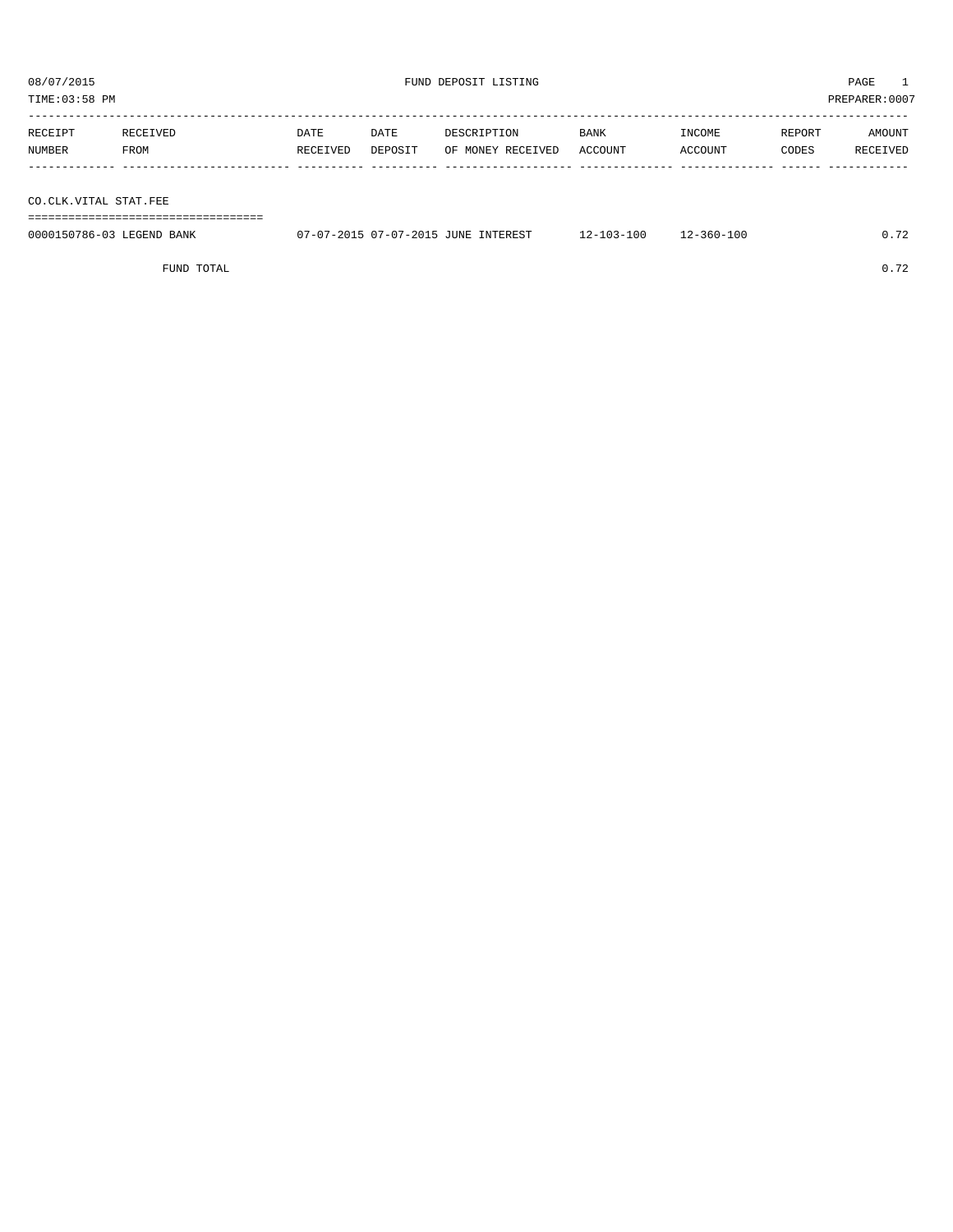TIME:03:58 PM PREPARER:0007

| RECEIPT | RECEIVED    | DATE     | DATE    | DESCRIPTION       | <b>BANK</b> | INCOME  | REPORT | AMOUNT          |
|---------|-------------|----------|---------|-------------------|-------------|---------|--------|-----------------|
| NUMBER  | <b>FROM</b> | RECEIVED | DEPOSIT | OF MONEY RECEIVED | ACCOUNT     | ACCOUNT | CODES  | <b>RECEIVED</b> |
|         |             |          |         |                   |             |         |        |                 |

BAIL BONDS TRUST FUND

| 0000150799-01 DOC'S BAIL BONDS                                         | 07-10-2015 07-10-2015 BOND FEES | 13-103-113       | $13 - 345 - 113$ | 135.00 |
|------------------------------------------------------------------------|---------------------------------|------------------|------------------|--------|
| 0000150800-01 CARPENTER'S BAIL BONDS                                   | 07-10-2015 07-10-2015 BOND FEES | 13-103-113       | $13 - 345 - 113$ | 60.00  |
| 0000150801-01 FANNIN COUNTY BAIL BONDS 07-10-2015 07-10-2015 BOND FEES |                                 | $13 - 103 - 113$ | $13 - 345 - 113$ | 105.00 |
| 0000150802-01 LAW OFFICE OF MYLES PORTE 07-10-2015 07-10-2015 BOND FEE |                                 | $13 - 103 - 113$ | $13 - 345 - 113$ | 15.00  |

FUND TOTAL 315.00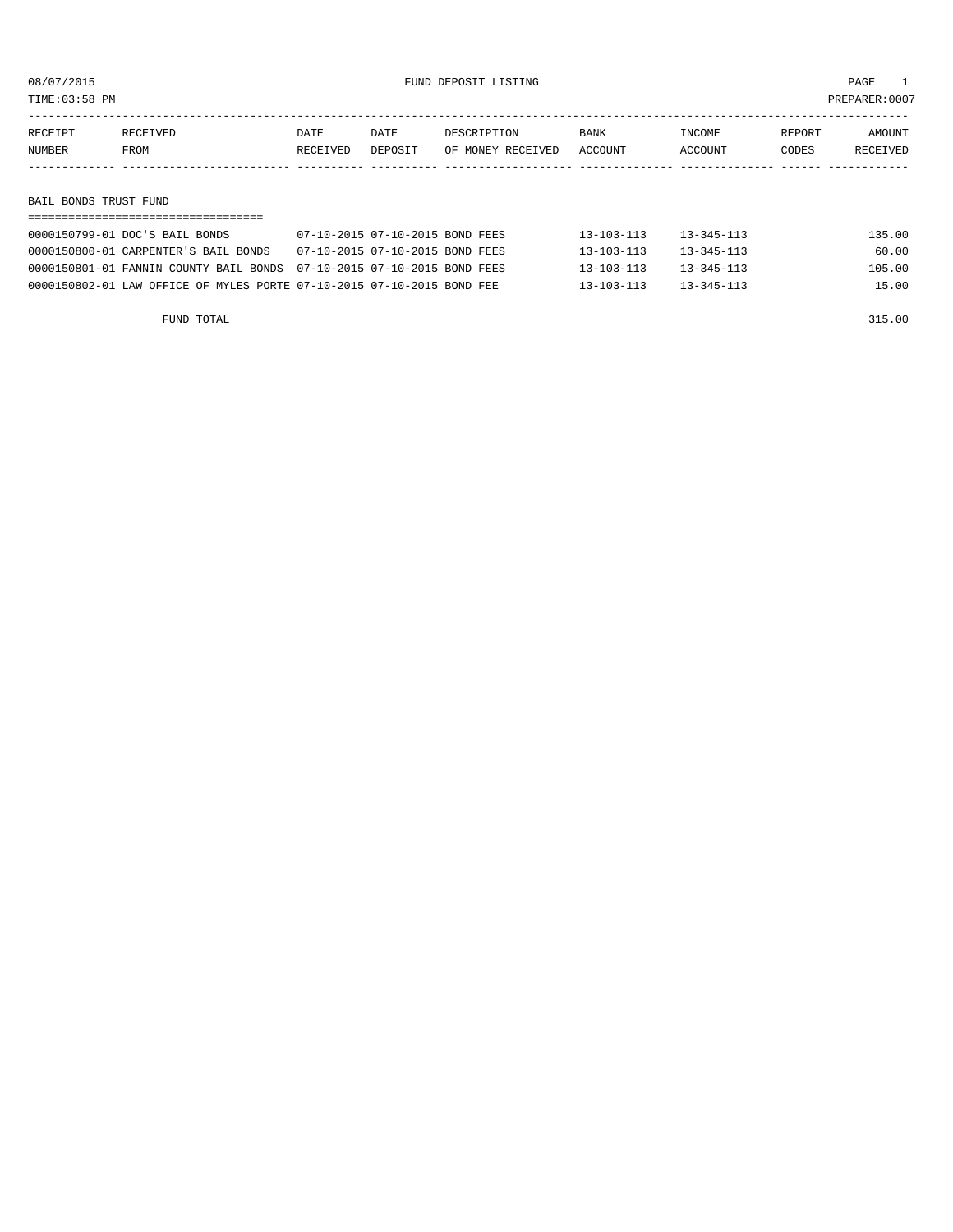| PREPARER: 0007<br>TIME:03:58 PM |                  |                  |                 |                                  |                 |                   |                 |                    |
|---------------------------------|------------------|------------------|-----------------|----------------------------------|-----------------|-------------------|-----------------|--------------------|
| RECEIPT<br>NUMBER               | RECEIVED<br>FROM | DATE<br>RECEIVED | DATE<br>DEPOSIT | DESCRIPTION<br>OF MONEY RECEIVED | BANK<br>ACCOUNT | INCOME<br>ACCOUNT | REPORT<br>CODES | AMOUNT<br>RECEIVED |
|                                 |                  |                  |                 |                                  |                 |                   |                 |                    |

JUSTICE CT.BLDG.SECURITY

===================================

0000150834-11 JP # 3 07-23-2015 07-23-2015 JUNE 2015 14-103-100 14-370-168 20.00

FUND TOTAL 20.00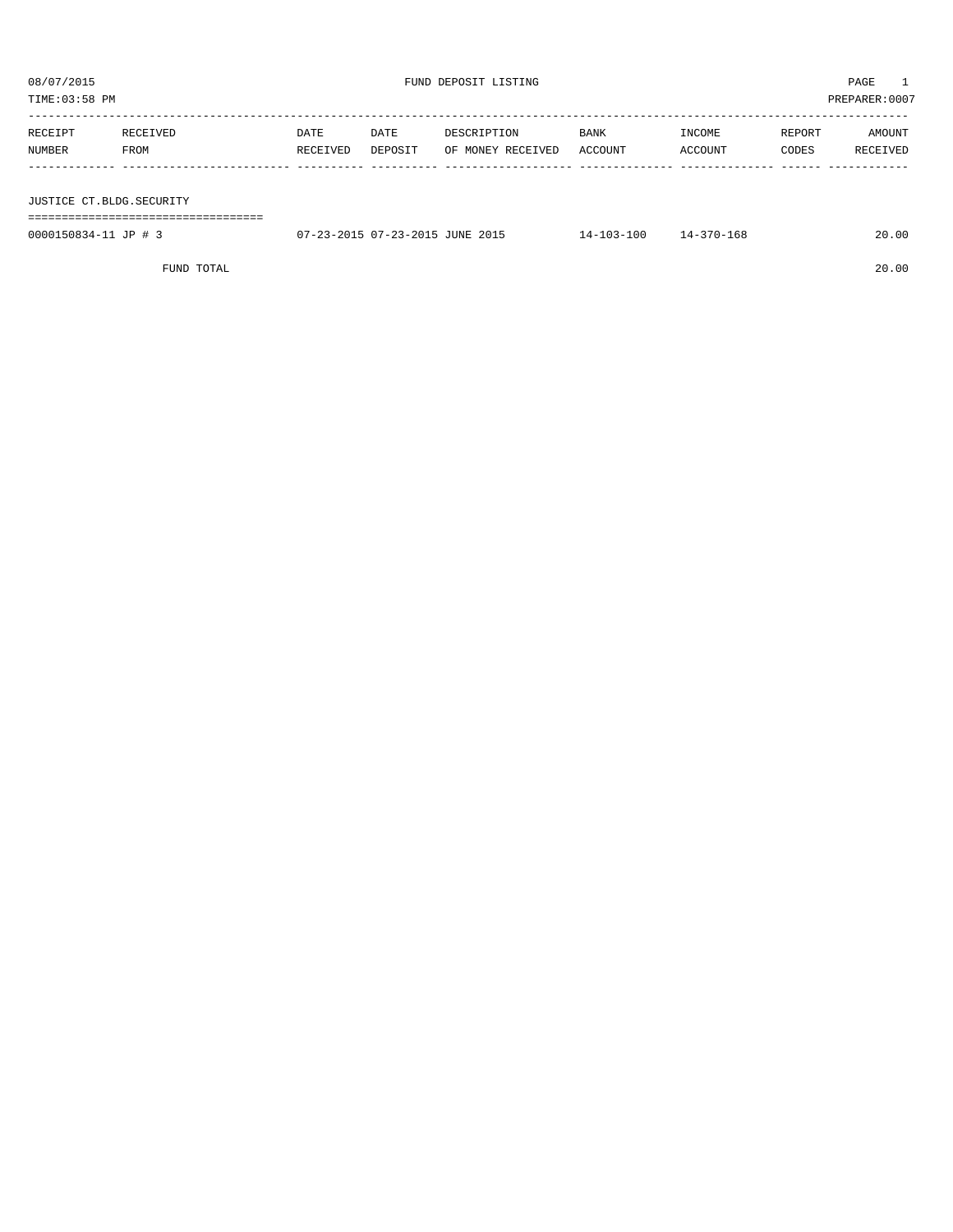TIME:03:58 PM PREPARER:0007

| RECEIPT                | RECEIVED | DATE     | DATE    | DESCRIPTION       | BANK    | INCOME  | REPORT | AMOUNT   |
|------------------------|----------|----------|---------|-------------------|---------|---------|--------|----------|
| NUMBER                 | FROM     | RECEIVED | DEPOSIT | OF MONEY RECEIVED | ACCOUNT | ACCOUNT | CODES  | RECEIVED |
|                        |          |          |         |                   |         |         |        |          |
|                        |          |          |         |                   |         |         |        |          |
| CO.CLERK RECORD MNGMT. |          |          |         |                   |         |         |        |          |

===================================

| 0000150786-04 LEGEND<br>BANK | 07-07-2015 07-07-2015 u<br>INTEREST<br><b>JUNE</b> | $8 - 103 - 1$ | 18-360-100 |  |
|------------------------------|----------------------------------------------------|---------------|------------|--|
|                              |                                                    |               |            |  |

FUND TOTAL 2.59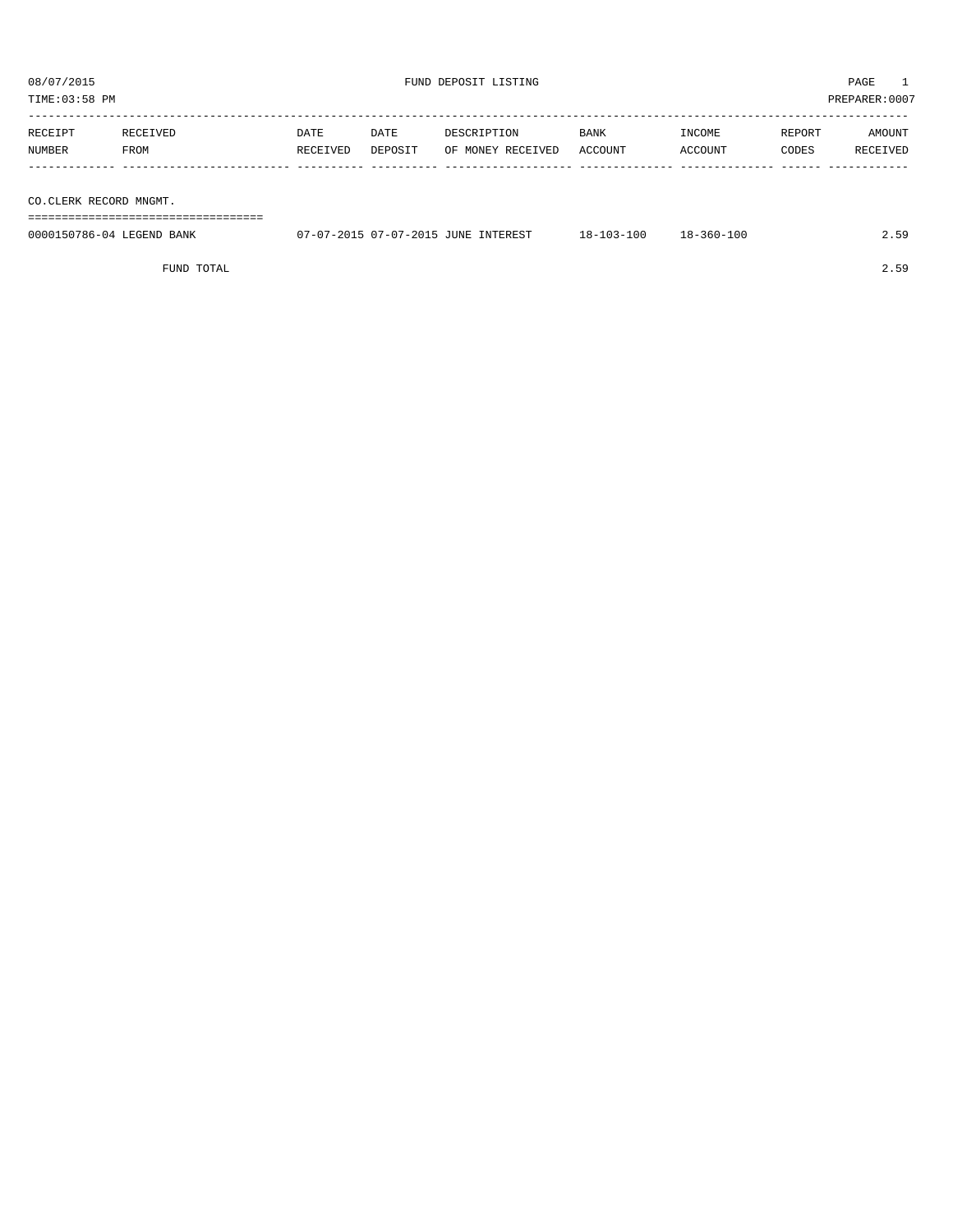TIME:03:58 PM PREPARER:0007

| RECEIPT | RECEIVED | DATE     | DATE    | DESCRIPTION       | BANK    | INCOME  | REPORT | AMOUNT   |
|---------|----------|----------|---------|-------------------|---------|---------|--------|----------|
| NUMBER  | FROM     | RECEIVED | DEPOSIT | OF MONEY RECEIVED | ACCOUNT | ACCOUNT | CODES  | RECEIVED |
|         |          |          |         |                   |         |         |        |          |
|         |          |          |         |                   |         |         |        |          |

DIST.CLK.RECORDS MNGMT.

===================================

| 0000150786-05<br>LEGEND<br><b>BANK</b> | $07 - 07 - 201$<br><b>JUNE</b><br>$1 - 0^{-7}$<br><b>TNTERFST</b><br>$1.7 - 201$<br><u>. .</u> | 100<br>$19-$ | 100<br>$-560 - 1$ | 50. ب |
|----------------------------------------|------------------------------------------------------------------------------------------------|--------------|-------------------|-------|
|                                        |                                                                                                |              |                   |       |

FUND TOTAL  $0.36$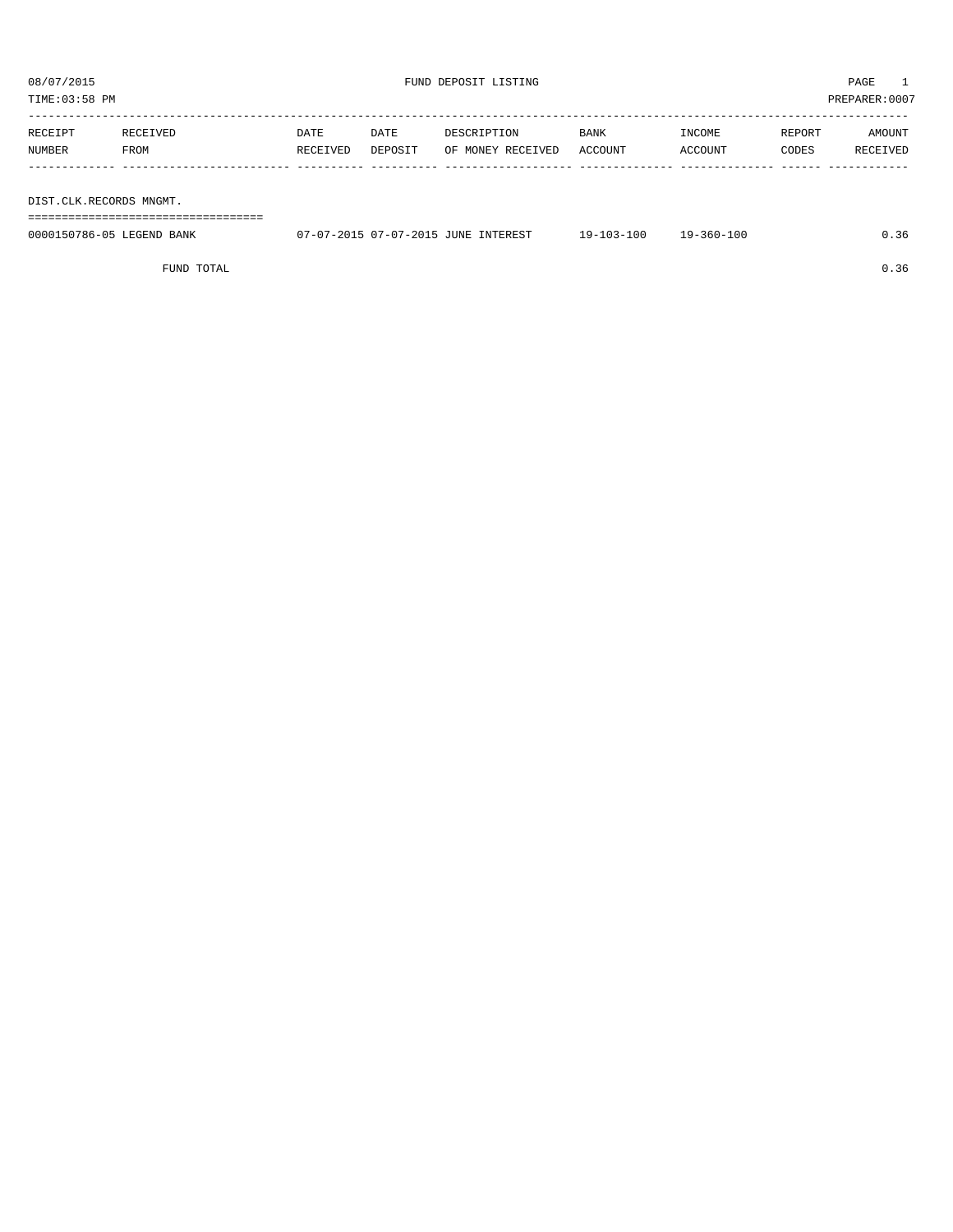| TIME:03:58 PM     |                           |                  |                 |                                  |                 |                   |                 | PREPARER: 0007     |  |
|-------------------|---------------------------|------------------|-----------------|----------------------------------|-----------------|-------------------|-----------------|--------------------|--|
| RECEIPT<br>NUMBER | RECEIVED<br>FROM          | DATE<br>RECEIVED | DATE<br>DEPOSIT | DESCRIPTION<br>OF MONEY RECEIVED | BANK<br>ACCOUNT | INCOME<br>ACCOUNT | REPORT<br>CODES | AMOUNT<br>RECEIVED |  |
|                   |                           |                  |                 |                                  |                 |                   |                 |                    |  |
|                   | COUNTY OFFICES REC.MNGMT. |                  |                 |                                  |                 |                   |                 |                    |  |

===================================

| 0000150786-06 LEGEND<br>BANK | $U$ / - 07 - 2015<br><b>JUNE</b><br>INTEREST<br>zu. | nr<br>つ ハ ー | $360 - 100$<br>$\sim$<br>$2.0 -$ |  |
|------------------------------|-----------------------------------------------------|-------------|----------------------------------|--|
|                              |                                                     |             |                                  |  |

FUND TOTAL 4.03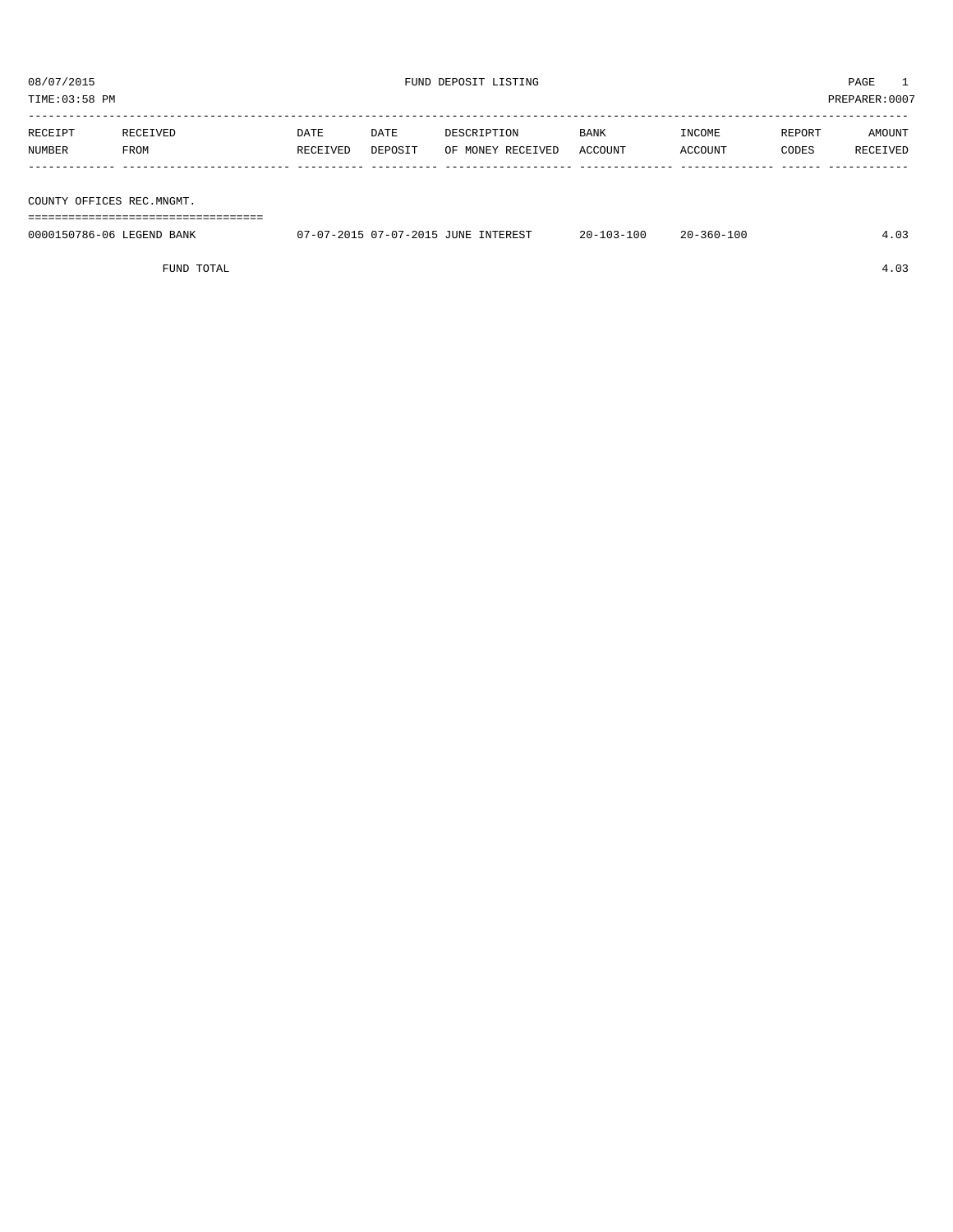#### 08/07/2015 FUND DEPOSIT LISTING PAGE 1

| RECEIPT | RECEIVED | DATE     | DATE    | DESCRIPTION               | <b>BANK</b> | <b>TNCOME</b>  | REPORT | AMOUNT   |
|---------|----------|----------|---------|---------------------------|-------------|----------------|--------|----------|
| NUMBER  | FROM     | RECEIVED | DEPOSIT | OF MONEY RECEIVED ACCOUNT |             | <b>ACCOUNT</b> | CODES  | RECEIVED |
|         |          |          |         |                           |             |                |        |          |

FANNIN CO. R & B #1 FUND

| =====================================                                                        |                                 |                             |                                                      |                  |                  |           |
|----------------------------------------------------------------------------------------------|---------------------------------|-----------------------------|------------------------------------------------------|------------------|------------------|-----------|
| 0000150770-02 TEXPOOL                                                                        |                                 |                             | 07-01-2015 07-01-2015 JUNE INTEREST                  | $21 - 103 - 175$ | $21 - 360 - 100$ | 0.90      |
| 0000150779-02 TAX A/C                                                                        |                                 |                             | 07-02-2015 07-02-2015 WEEK 06/26/15                  | $21 - 103 - 100$ | $21 - 321 - 300$ | 1,341.39  |
| 0000150786-07 LEGEND BANK                                                                    |                                 |                             | 07-07-2015 07-07-2015 JUNE INTEREST                  | $21 - 103 - 100$ | $21 - 360 - 100$ | 19.31     |
| 0000150797-02 APPRAISAL DISTRICT                                                             | 07-09-2015 07-09-2015 TAXES     |                             |                                                      | $21 - 103 - 100$ | $21 - 310 - 110$ | 1,400.19  |
| 0000150797-07 APPRAISAL DISTRICT                                                             | 07-09-2015 07-09-2015 TAXES     |                             |                                                      | $21 - 103 - 100$ | $21 - 310 - 120$ | 175.01    |
| 0000150803-02 TAX A/C                                                                        |                                 |                             | 07-10-2015 07-10-2015 WEEK 07/03/15                  | $21 - 103 - 100$ | $21 - 321 - 300$ | 61.57     |
| 0000150805-02 TAX A/C                                                                        |                                 |                             | 07-10-2015 07-10-2015 WEEK 6/26/15                   | $21 - 103 - 100$ | $21 - 321 - 300$ | 2.19      |
| 0000150806-02 TAX A/C                                                                        |                                 |                             | 07-10-2015 07-10-2015 WEEK 7/3/15                    | $21 - 103 - 100$ | $21 - 321 - 300$ | 1,798.78  |
| 0000150808-02 COMPTROLLER - STATE FISCA 07-10-2015 07-10-2015 JUNE 2015 - LOCAL S 21-103-100 |                                 |                             |                                                      |                  | $21 - 318 - 160$ | 2,840.56  |
| 0000150813-01 MELBA M. MILLER                                                                |                                 |                             | 07-15-2015 07-15-2015 DRIVEWAY ROCK                  | $21 - 103 - 100$ | $21 - 370 - 145$ | 275.00    |
| 0000150817-03 APPRAISAL DISTRICT                                                             | 07-16-2015 07-16-2015 TAXES     |                             |                                                      | $21 - 103 - 100$ | $21 - 310 - 110$ | 318.07    |
| 0000150817-08 APPRAISAL DISTRICT                                                             | 07-16-2015 07-16-2015 TAXES     |                             |                                                      | $21 - 103 - 100$ | $21 - 310 - 120$ | 88.72     |
| 0000150819-02 TAX A/C                                                                        |                                 |                             | 07-16-2015 07-16-2015 WEEK 7/10/15                   | $21 - 103 - 100$ | $21 - 321 - 300$ | 1,781.19  |
| 0000150821-01 JOSEPH W. BRASWELL                                                             |                                 |                             | 07-16-2015 07-16-2015 ROCK AND DIRT WORK             | 21-103-100       | $21 - 370 - 145$ | 13,340.00 |
| 0000150829-01 ROBERT D. WINN                                                                 | 07-21-2015 07-21-2015 CULVERTS  |                             |                                                      | $21 - 103 - 100$ | $21 - 370 - 145$ | 459.00    |
| 0000150830-01 GARY HICKS                                                                     |                                 |                             | 07-21-2015 07-21-2015 2 CULVERTS AND BAND 21-103-100 |                  | $21 - 370 - 145$ | 384.50    |
| 0000150832-03 APPRAISAL DISTRICT                                                             | 07-22-2015 07-22-2015 TAXES     |                             |                                                      | $21 - 103 - 100$ | $21 - 310 - 110$ | 530.10    |
| 0000150832-08 APPRAISAL DISTRICT                                                             | 07-22-2015 07-22-2015 TAXES     |                             |                                                      | $21 - 103 - 100$ | $21 - 310 - 120$ | 172.76    |
| 0000150834-13 JP # 3                                                                         | 07-23-2015 07-23-2015 JUNE 2015 |                             |                                                      | $21 - 103 - 100$ | $21 - 350 - 457$ | 166.90    |
| 0000150839-02 TAX A/C                                                                        |                                 |                             | 07-23-2015 07-23-2015 WEEK 7/17/15                   | $21 - 103 - 100$ | $21 - 321 - 300$ | 1,334.79  |
| 0000150842-01 JAMES W. EVERHEART                                                             | 07-24-2015 07-24-2015 CULVERT   |                             |                                                      | $21 - 103 - 100$ | $21 - 370 - 145$ | 329.00    |
| 0000150846-01 DAVID SANDERSON                                                                |                                 |                             | 07-27-2015 07-27-2015 CULVERT AND HORN               | $21 - 103 - 100$ | $21 - 370 - 145$ | 287.50    |
| 0000150849-01 GIRIDHAR AKULA                                                                 | 07-28-2015 07-28-2015 CULVERT   |                             |                                                      | $21 - 103 - 100$ | $21 - 370 - 145$ | 377.50    |
| 0000150850-01 SANNUTA LLC                                                                    | 07-28-2015 07-28-2015 CULVERT   |                             |                                                      | $21 - 103 - 100$ | $21 - 370 - 145$ | 377.50    |
| 0000150851-02 APPRAISAL DISTRICT                                                             | 07-29-2015 07-29-2015 TAXES     |                             |                                                      | $21 - 103 - 100$ | $21 - 310 - 110$ | 649.40    |
| 0000150851-07 APPRAISAL DISTRICT                                                             |                                 | 07-29-2015 07-29-2015 TAXES |                                                      | $21 - 103 - 100$ | $21 - 310 - 120$ | 270.42    |
| 0000150862-01 CASEY HARLOW                                                                   |                                 |                             | 07-31-2015 07-31-2015 TWO TIN HORNS                  | $21 - 103 - 100$ | $21 - 370 - 145$ | 659.00    |

FUND TOTAL 29,441.25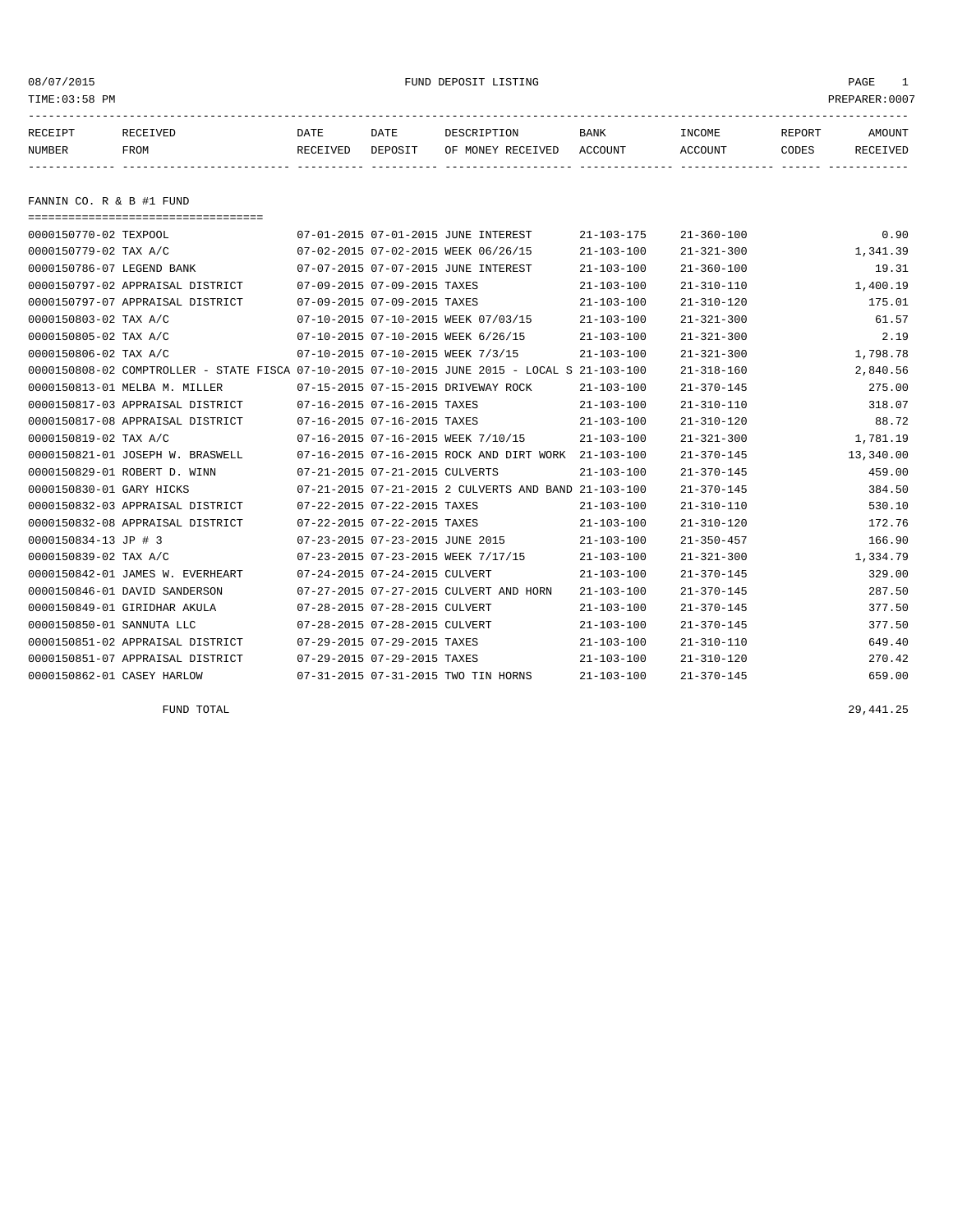08/07/2015 FUND DEPOSIT LISTING PAGE 1

| RECEIPT | <b>RECEIVED</b> | DATE            | DATE    | DESCRIPTION       | <b>BANK</b> | INCOME  | <b>REPORT</b> | AMOUNT          |
|---------|-----------------|-----------------|---------|-------------------|-------------|---------|---------------|-----------------|
| NUMBER  | FROM            | <b>RECEIVED</b> | DEPOSIT | OF MONEY RECEIVED | ACCOUNT     | ACCOUNT | CODES         | <b>RECEIVED</b> |
|         |                 |                 |         |                   |             |         |               |                 |

FANNIN CO. R & B #2 FUND

| 0000150770-03 TEXPOOL            | 07-01-2015 07-01-2015 JUNE INTEREST                                                          | $22 - 103 - 175$ | $22 - 360 - 100$ | 7.26     |
|----------------------------------|----------------------------------------------------------------------------------------------|------------------|------------------|----------|
| 0000150779-03 TAX A/C            | 07-02-2015 07-02-2015 WEEK 06/26/15                                                          | $22 - 103 - 100$ | $22 - 321 - 300$ | 1,437.16 |
| 0000150786-08 LEGEND BANK        | 07-07-2015 07-07-2015 JUNE INTEREST                                                          | $22 - 103 - 100$ | $22 - 360 - 100$ | 13.00    |
| 0000150797-03 APPRAISAL DISTRICT | 07-09-2015 07-09-2015 TAXES                                                                  | $22 - 103 - 100$ | $22 - 310 - 110$ | 1,500.16 |
| 0000150797-08 APPRAISAL DISTRICT | 07-09-2015 07-09-2015 TAXES                                                                  | $22 - 103 - 100$ | $22 - 310 - 120$ | 187.51   |
| 0000150803-03 TAX A/C            | 07-10-2015 07-10-2015 WEEK 07/03/15                                                          | $22 - 103 - 100$ | $22 - 321 - 300$ | 65.97    |
| 0000150805-03 TAX A/C            | 07-10-2015 07-10-2015 WEEK 6/26/15                                                           | $22 - 103 - 100$ | $22 - 321 - 300$ | 2.36     |
| 0000150806-03 TAX A/C            | 07-10-2015 07-10-2015 WEEK 7/3/15                                                            | $22 - 103 - 100$ | $22 - 321 - 300$ | 1,927.21 |
|                                  | 0000150808-03 COMPTROLLER - STATE FISCA 07-10-2015 07-10-2015 JUNE 2015 - LOCAL S 22-103-100 |                  | $22 - 318 - 160$ | 3,043.37 |
| 0000150817-04 APPRAISAL DISTRICT | 07-16-2015 07-16-2015 TAXES                                                                  | $22 - 103 - 100$ | $22 - 310 - 110$ | 340.78   |
| 0000150817-09 APPRAISAL DISTRICT | 07-16-2015 07-16-2015 TAXES                                                                  | $22 - 103 - 100$ | $22 - 310 - 120$ | 95.06    |
| $0000150819 - 03$ TAX A/C        | 07-16-2015 07-16-2015 WEEK 7/10/15                                                           | $22 - 103 - 100$ | $22 - 321 - 300$ | 1,908.36 |
| 0000150832-04 APPRAISAL DISTRICT | 07-22-2015 07-22-2015 TAXES                                                                  | $22 - 103 - 100$ | $22 - 310 - 110$ | 567.94   |
| 0000150832-09 APPRAISAL DISTRICT | 07-22-2015 07-22-2015 TAXES                                                                  | $22 - 103 - 100$ | $22 - 310 - 120$ | 185.10   |
| $0000150834 - 14$ JP # 3         | 07-23-2015 07-23-2015 JUNE 2015                                                              | $22 - 103 - 100$ | $22 - 350 - 457$ | 178.82   |
| 0000150839-03 TAX A/C            | 07-23-2015 07-23-2015 WEEK 7/17/15                                                           | $22 - 103 - 100$ | $22 - 321 - 300$ | 1,430.09 |
| 0000150851-03 APPRAISAL DISTRICT | 07-29-2015 07-29-2015 TAXES                                                                  | $22 - 103 - 100$ | $22 - 310 - 110$ | 695.76   |
| 0000150851-08 APPRAISAL DISTRICT | 07-29-2015 07-29-2015 TAXES                                                                  | $22 - 103 - 100$ | $22 - 310 - 120$ | 289.73   |

FUND TOTAL  $13,875.64$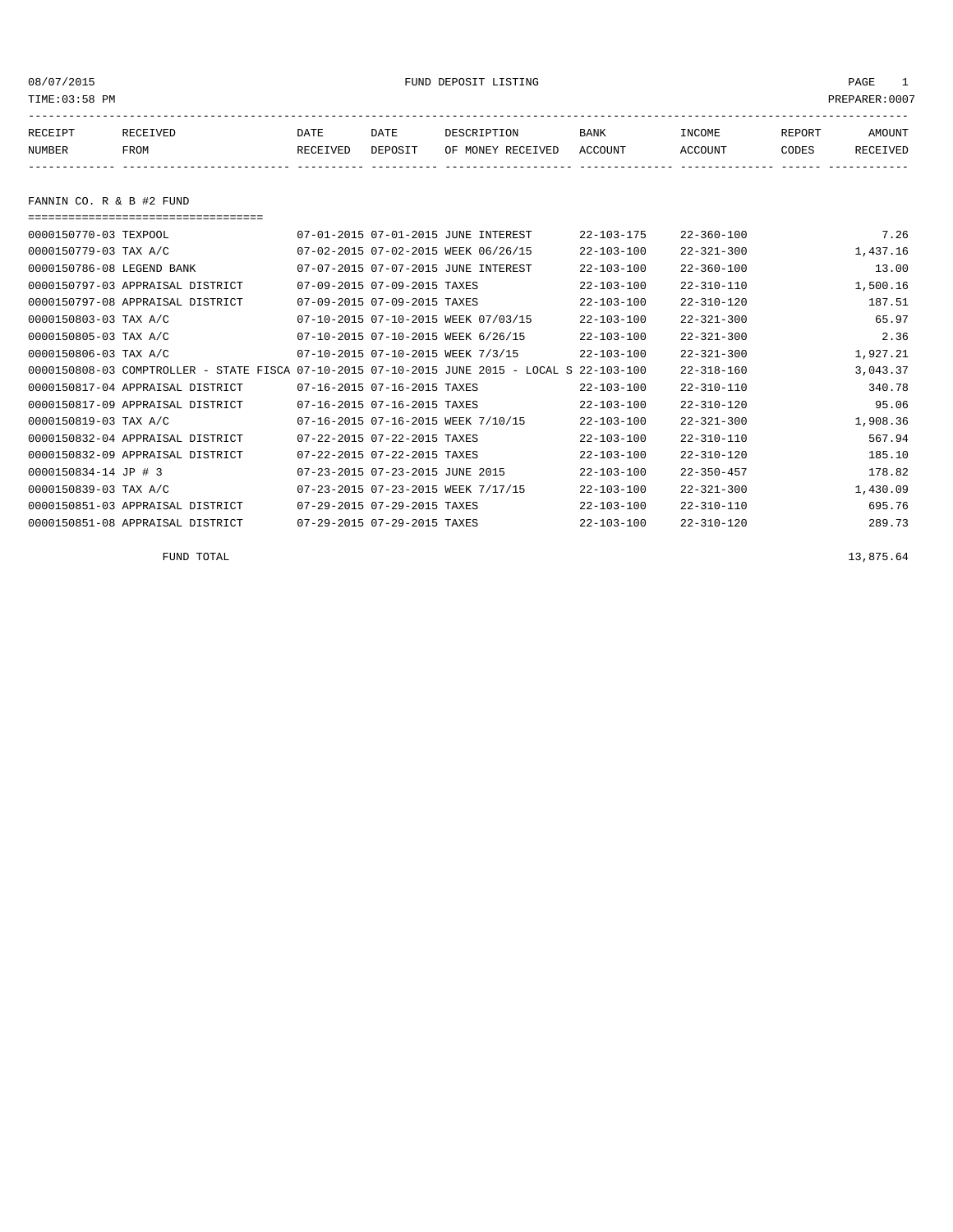#### 08/07/2015 FUND DEPOSIT LISTING PAGE 1

| RECEIPT | RECEIVED | DATE     | DATE    | DESCRIPTION       | <b>BANK</b> | <b>INCOME</b> | REPORT       | <b>AMOUNT</b>   |
|---------|----------|----------|---------|-------------------|-------------|---------------|--------------|-----------------|
| NUMBER  | FROM     | RECEIVED | DEPOSIT | OF MONEY RECEIVED | ACCOUNT     | ACCOUNT       | <b>CODES</b> | <b>RECEIVED</b> |
|         |          |          |         |                   |             |               |              |                 |

FANNIN CO. R & B #3 FUND

| ======================================                                                       |                                 |                                                          |                  |                  |          |
|----------------------------------------------------------------------------------------------|---------------------------------|----------------------------------------------------------|------------------|------------------|----------|
| 0000150770-04 TEXPOOL                                                                        |                                 | 07-01-2015 07-01-2015 JUNE INTEREST                      | $23 - 103 - 175$ | $23 - 360 - 100$ | 10.72    |
| 0000150772-01 CITY OF LADONIA                                                                |                                 | 07-01-2015 07-01-2015 FUEL TO HAUL ROCK                  | $23 - 103 - 100$ | $23 - 370 - 145$ | 83.02    |
| 0000150774-01 BOBBY TREDWAY                                                                  | 07-01-2015 07-01-2015 CULVERT   |                                                          | $23 - 103 - 100$ | $23 - 370 - 145$ | 600.00   |
| 0000150779-04 TAX A/C                                                                        |                                 | 07-02-2015 07-02-2015 WEEK 06/26/15                      | $23 - 103 - 100$ | $23 - 321 - 300$ | 2,171.60 |
| 0000150786-09 LEGEND BANK                                                                    |                                 | 07-07-2015 07-07-2015 JUNE INTEREST                      | $23 - 103 - 100$ | $23 - 360 - 100$ | 22.41    |
| 0000150796-01 OAKWOOD CEMETERY ASSOC.                                                        | 07-08-2015 07-08-2015 CULVERT   |                                                          | $23 - 103 - 100$ | $23 - 370 - 145$ | 300.00   |
| 0000150797-04 APPRAISAL DISTRICT                                                             | 07-09-2015 07-09-2015 TAXES     |                                                          | $23 - 103 - 100$ | $23 - 310 - 110$ | 2,266.79 |
| 0000150797-09 APPRAISAL DISTRICT                                                             | 07-09-2015 07-09-2015 TAXES     |                                                          | $23 - 103 - 100$ | $23 - 310 - 120$ | 283.33   |
| 0000150803-04 TAX A/C                                                                        |                                 | 07-10-2015 07-10-2015 WEEK 07/03/15                      | $23 - 103 - 100$ | $23 - 321 - 300$ | 99.68    |
| 0000150805-04 TAX A/C                                                                        |                                 | 07-10-2015 07-10-2015 WEEK 6/26/15                       | $23 - 103 - 100$ | $23 - 321 - 300$ | 3.56     |
| 0000150806-04 TAX A/C                                                                        |                                 | 07-10-2015 07-10-2015 WEEK 7/3/15                        | $23 - 103 - 100$ | $23 - 321 - 300$ | 2,912.08 |
| 0000150808-04 COMPTROLLER - STATE FISCA 07-10-2015 07-10-2015 JUNE 2015 - LOCAL S 23-103-100 |                                 |                                                          |                  | $23 - 318 - 160$ | 4,598.64 |
| 0000150814-01 JAMES A. ROWE                                                                  | 07-15-2015 07-15-2015 TIN HORN  |                                                          | $23 - 103 - 100$ | $23 - 370 - 145$ | 400.00   |
| 0000150816-01 CITY OF HONEY GROVE                                                            |                                 | 07-16-2015 07-16-2015 FUEL TO HAUL ROCK                  | $23 - 103 - 100$ | $23 - 370 - 145$ | 83.01    |
| 0000150817-05 APPRAISAL DISTRICT                                                             | 07-16-2015 07-16-2015 TAXES     |                                                          | $23 - 103 - 100$ | $23 - 310 - 110$ | 514.93   |
| 0000150817-10 APPRAISAL DISTRICT                                                             | 07-16-2015 07-16-2015 TAXES     |                                                          | $23 - 103 - 100$ | $23 - 310 - 120$ | 143.64   |
| 0000150819-04 TAX A/C                                                                        |                                 | 07-16-2015 07-16-2015 WEEK 7/10/15                       | $23 - 103 - 100$ | $23 - 321 - 300$ | 2,883.60 |
| 0000150831-01 CITY OF HONEY GROVE                                                            |                                 | 07-21-2015 07-21-2015 FUEL AND TIN HORN                  | $23 - 103 - 100$ | $23 - 370 - 145$ | 295.72   |
| 0000150832-05 APPRAISAL DISTRICT                                                             | 07-22-2015 07-22-2015 TAXES     |                                                          | $23 - 103 - 100$ | $23 - 310 - 110$ | 858.18   |
| 0000150832-10 APPRAISAL DISTRICT                                                             | 07-22-2015 07-22-2015 TAXES     |                                                          | $23 - 103 - 100$ | $23 - 310 - 120$ | 279.69   |
| 0000150834-15 JP # 3                                                                         | 07-23-2015 07-23-2015 JUNE 2015 |                                                          | $23 - 103 - 100$ | $23 - 350 - 457$ | 270.20   |
| 0000150839-04 TAX A/C                                                                        |                                 | 07-23-2015 07-23-2015 WEEK 7/17/15                       | $23 - 103 - 100$ | $23 - 321 - 300$ | 2,160.92 |
| 0000150843-01 DUSTIN PARR                                                                    |                                 | $07-24-2015$ $07-24-2015$ 2 - 15" X 30' CULVE 23-103-100 |                  | $23 - 370 - 145$ | 759.00   |
| 0000150851-04 APPRAISAL DISTRICT                                                             | 07-29-2015 07-29-2015 TAXES     |                                                          | $23 - 103 - 100$ | $23 - 310 - 110$ | 1,051.31 |
| 0000150851-09 APPRAISAL DISTRICT                                                             | 07-29-2015 07-29-2015 TAXES     |                                                          | $23 - 103 - 100$ | $23 - 310 - 120$ | 437.79   |
| 0000150863-01 PAUL LESTER WRECKER AND                                                        |                                 | 07-31-2015 07-31-2015 SALE OF SCRAP METAL 23-103-100     |                  | $23 - 370 - 130$ | 413.95   |
|                                                                                              |                                 |                                                          |                  |                  |          |

FUND TOTAL  $23,903.77$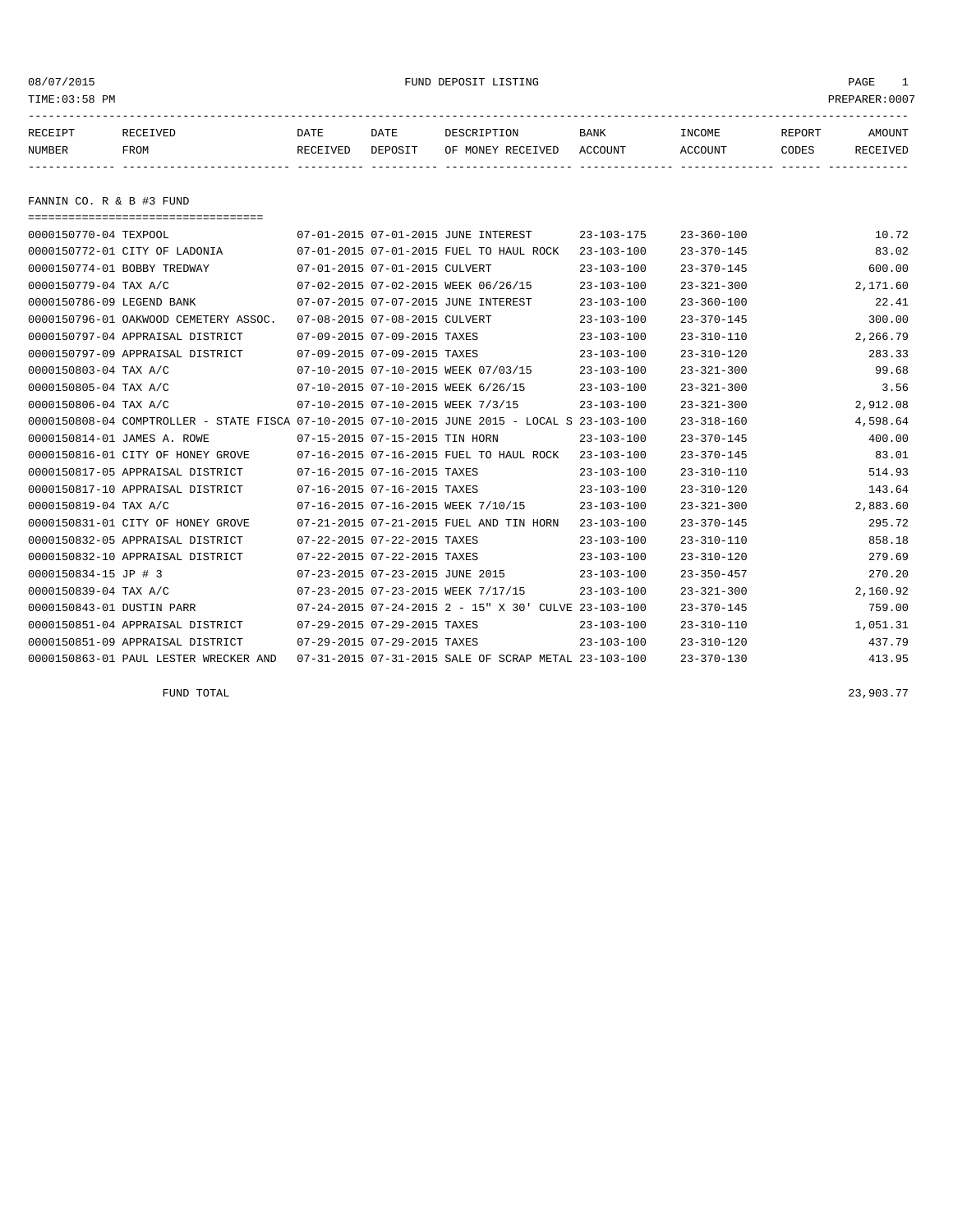08/07/2015 FUND DEPOSIT LISTING PAGE 1

| RECEIPT | RECEIVED | DATE     | DATE    | DESCRIPTION               | <b>BANK</b> | INCOME  | REPORT | AMOUNT   |
|---------|----------|----------|---------|---------------------------|-------------|---------|--------|----------|
| NUMBER  | FROM     | RECEIVED | DEPOSIT | OF MONEY RECEIVED ACCOUNT |             | ACCOUNT | CODES  | RECEIVED |
|         |          |          |         |                           |             |         |        |          |

FANNIN CO. R & B #4 FUND

| ===================================                                                          |                                     |                  |                  |          |
|----------------------------------------------------------------------------------------------|-------------------------------------|------------------|------------------|----------|
|                                                                                              |                                     |                  |                  |          |
| 0000150770-05 TEXPOOL                                                                        | 07-01-2015 07-01-2015 JUNE INTEREST | $24 - 103 - 175$ | $24 - 360 - 100$ | 6.00     |
| 0000150779-05 TAX A/C                                                                        | 07-02-2015 07-02-2015 WEEK 06/26/15 | $24 - 103 - 100$ | $24 - 321 - 300$ | 1,149.85 |
| 0000150786-10 LEGEND BANK                                                                    | 07-07-2015 07-07-2015 JUNE INTEREST | $24 - 103 - 100$ | $24 - 360 - 100$ | 13.04    |
| 0000150797-05 APPRAISAL DISTRICT                                                             | 07-09-2015 07-09-2015 TAXES         | $24 - 103 - 100$ | $24 - 310 - 110$ | 1,200.25 |
| 0000150797-10 APPRAISAL DISTRICT                                                             | 07-09-2015 07-09-2015 TAXES         | $24 - 103 - 100$ | $24 - 310 - 120$ | 150.02   |
| 0000150803-05 TAX A/C                                                                        | 07-10-2015 07-10-2015 WEEK 07/03/15 | $24 - 103 - 100$ | $24 - 321 - 300$ | 52.78    |
| 0000150805-05 TAX A/C                                                                        | 07-10-2015 07-10-2015 WEEK 6/26/15  | $24 - 103 - 100$ | $24 - 321 - 300$ | 1.89     |
| 0000150806-05 TAX A/C                                                                        | 07-10-2015 07-10-2015 WEEK 7/3/15   | $24 - 103 - 100$ | $24 - 321 - 300$ | 1,541.93 |
| 0000150808-05 COMPTROLLER - STATE FISCA 07-10-2015 07-10-2015 JUNE 2015 - LOCAL S 24-103-100 |                                     |                  | $24 - 318 - 160$ | 2,434.96 |
| 0000150817-06 APPRAISAL DISTRICT                                                             | 07-16-2015 07-16-2015 TAXES         | $24 - 103 - 100$ | $24 - 310 - 110$ | 272.66   |
| 0000150817-11 APPRAISAL DISTRICT                                                             | 07-16-2015 07-16-2015 TAXES         | $24 - 103 - 100$ | $24 - 310 - 120$ | 76.05    |
| 0000150819-05 TAX A/C                                                                        | 07-16-2015 07-16-2015 WEEK 7/10/15  | $24 - 103 - 100$ | $24 - 321 - 300$ | 1,526.85 |
| 0000150832-06 APPRAISAL DISTRICT                                                             | 07-22-2015 07-22-2015 TAXES         | $24 - 103 - 100$ | $24 - 310 - 110$ | 454.40   |
| 0000150832-11 APPRAISAL DISTRICT                                                             | 07-22-2015 07-22-2015 TAXES         | $24 - 103 - 100$ | $24 - 310 - 120$ | 148.10   |
| 0000150834-16 JP # 3                                                                         | 07-23-2015 07-23-2015 JUNE 2015     | $24 - 103 - 100$ | $24 - 350 - 457$ | 143.08   |
| 0000150838-01 BRETT J. STONE WELDING                                                         | 07-23-2015 07-23-2015 CULVERT       | $24 - 103 - 100$ | $24 - 370 - 145$ | 456.00   |
| 0000150839-05 TAX A/C                                                                        | 07-23-2015 07-23-2015 WEEK 7/17/15  | $24 - 103 - 100$ | $24 - 321 - 300$ | 1,144.20 |
| 0000150851-05 APPRAISAL DISTRICT                                                             | 07-29-2015 07-29-2015 TAXES         | $24 - 103 - 100$ | $24 - 310 - 110$ | 556.67   |
| 0000150851-10 APPRAISAL DISTRICT                                                             | 07-29-2015 07-29-2015 TAXES         | $24 - 103 - 100$ | $24 - 310 - 120$ | 231.80   |

 $FUND$  total  $11,560.53$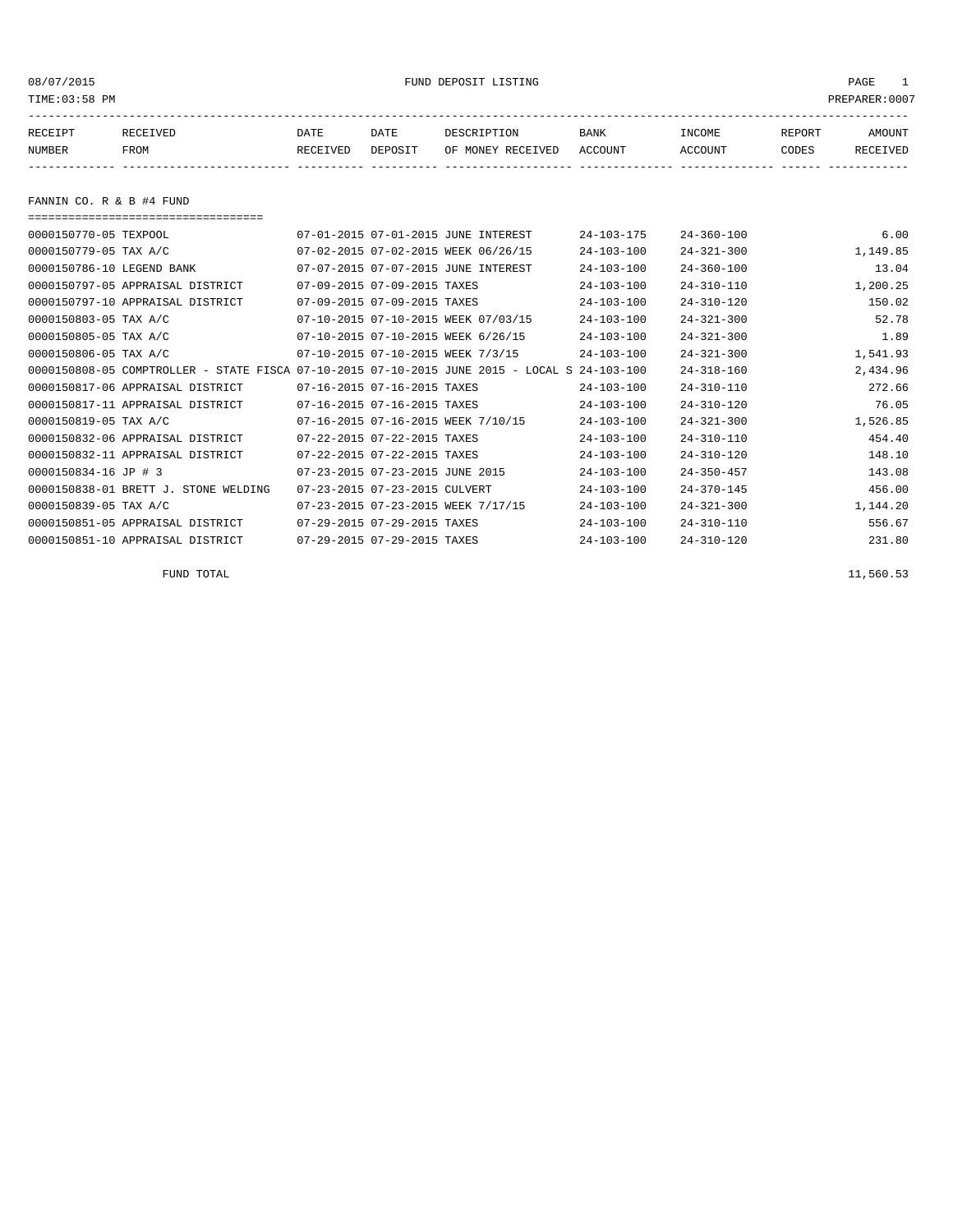TIME:03:58 PM PREPARER:0007

| RECEIPT                   | RECEIVED | DATE     | DATE    | DESCRIPTION       | BANK    | INCOME  | REPORT | AMOUNT   |
|---------------------------|----------|----------|---------|-------------------|---------|---------|--------|----------|
| NUMBER                    | FROM     | RECEIVED | DEPOSIT | OF MONEY RECEIVED | ACCOUNT | ACCOUNT | CODES  | RECEIVED |
|                           |          |          |         |                   |         |         |        |          |
|                           |          |          |         |                   |         |         |        |          |
| J.P.#1 JUST.CT.TECHNOLOGY |          |          |         |                   |         |         |        |          |

===================================

| 0000150786-11 LEGEND BANK | 07-07-2015 07-07-2015 JUNE INTEREST | $26 - 103 - 100$ | $26 - 360 - 100$ | 2.88 |
|---------------------------|-------------------------------------|------------------|------------------|------|
|                           |                                     |                  |                  |      |

FUND TOTAL 2.88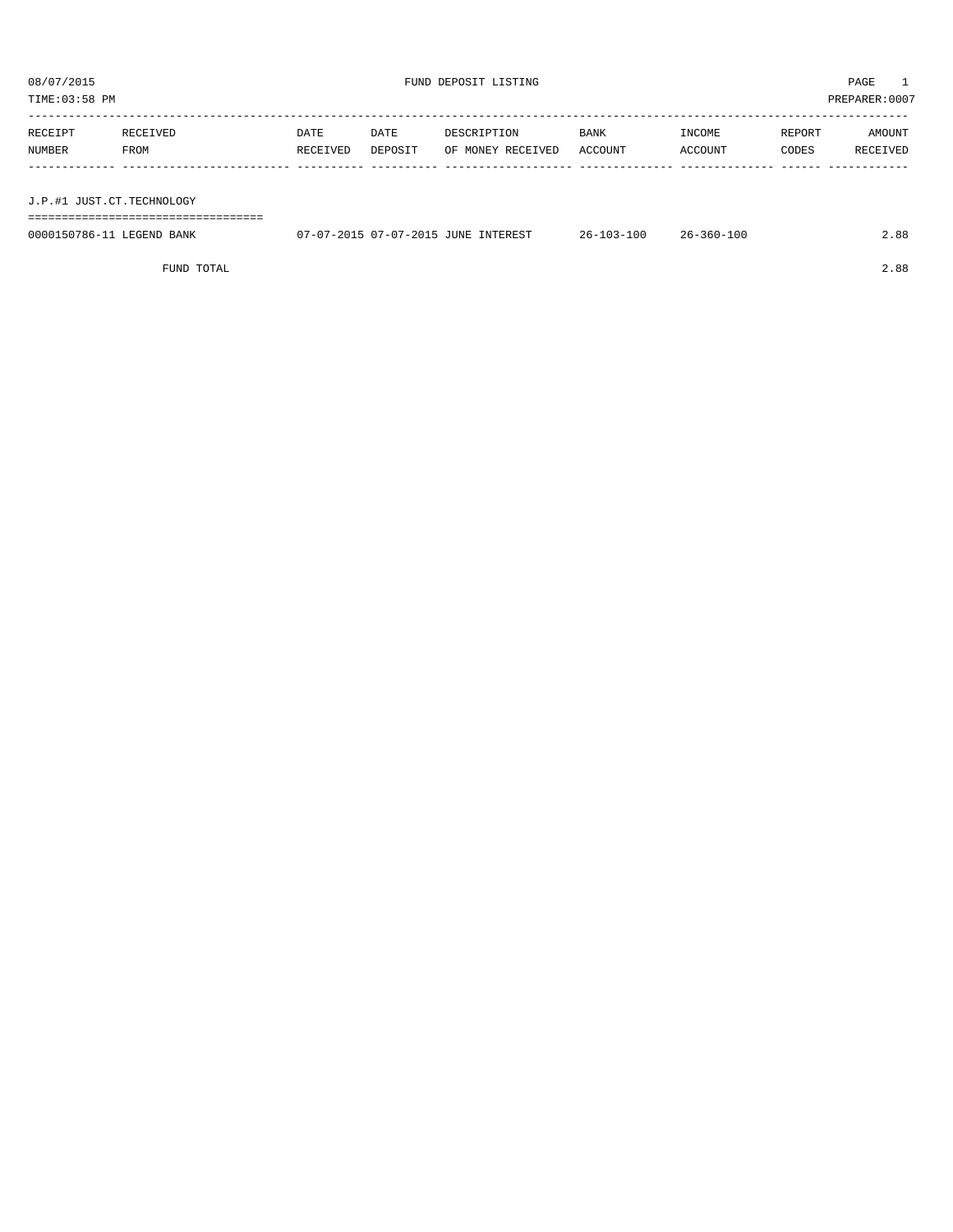TIME:03:58 PM PREPARER:0007

| RECEIPT                   | RECEIVED | DATE     | DATE    | DESCRIPTION       | BANK    | INCOME  | REPORT | AMOUNT   |
|---------------------------|----------|----------|---------|-------------------|---------|---------|--------|----------|
| NUMBER                    | FROM     | RECEIVED | DEPOSIT | OF MONEY RECEIVED | ACCOUNT | ACCOUNT | CODES  | RECEIVED |
|                           |          |          |         |                   |         |         |        |          |
|                           |          |          |         |                   |         |         |        |          |
| J.P.#2 JUST.CT.TECHNOLOGY |          |          |         |                   |         |         |        |          |

===================================

| 0000150786-12 LEGEND BANK | 07-07-2015 07-07-2015 JUNE INTEREST | $27 - 103 - 100$ | 27-360-100 | 0.57 |
|---------------------------|-------------------------------------|------------------|------------|------|
|                           |                                     |                  |            |      |

FUND TOTAL  $0.57$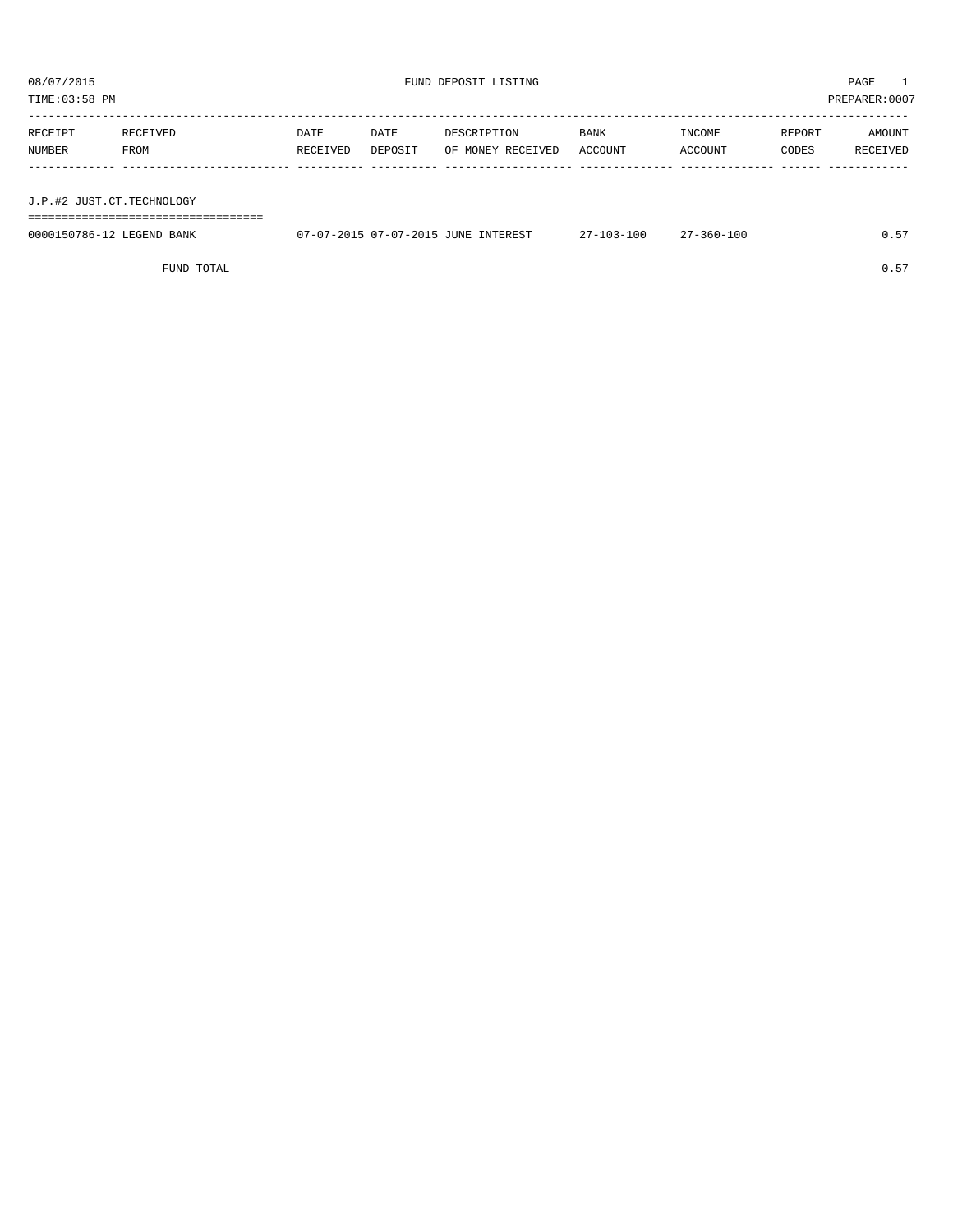| TIME:03:58 PM             |          |          |         |                   |             |         |        | PREPARER:0007 |
|---------------------------|----------|----------|---------|-------------------|-------------|---------|--------|---------------|
| RECEIPT                   | RECEIVED | DATE     | DATE    | DESCRIPTION       | <b>BANK</b> | INCOME  | REPORT | AMOUNT        |
| NUMBER                    | FROM     | RECEIVED | DEPOSIT | OF MONEY RECEIVED | ACCOUNT     | ACCOUNT | CODES  | RECEIVED      |
| J.P.#3 JUST.CT.TECHNOLOGY |          |          |         |                   |             |         |        |               |
|                           |          |          |         |                   |             |         |        |               |

| 0000150786-13 LEGEND BANK | 07-07-2015 07-07-2015 JUNE INTEREST | $28 - 103 - 100$ | $28 - 360 - 100$ | 0.25  |
|---------------------------|-------------------------------------|------------------|------------------|-------|
| 0000150834-12 JP # 3      | 07-23-2015 07-23-2015 JUNE 2015     | $28 - 103 - 100$ | $28 - 370 - 456$ | 80.00 |

FUND TOTAL 80.25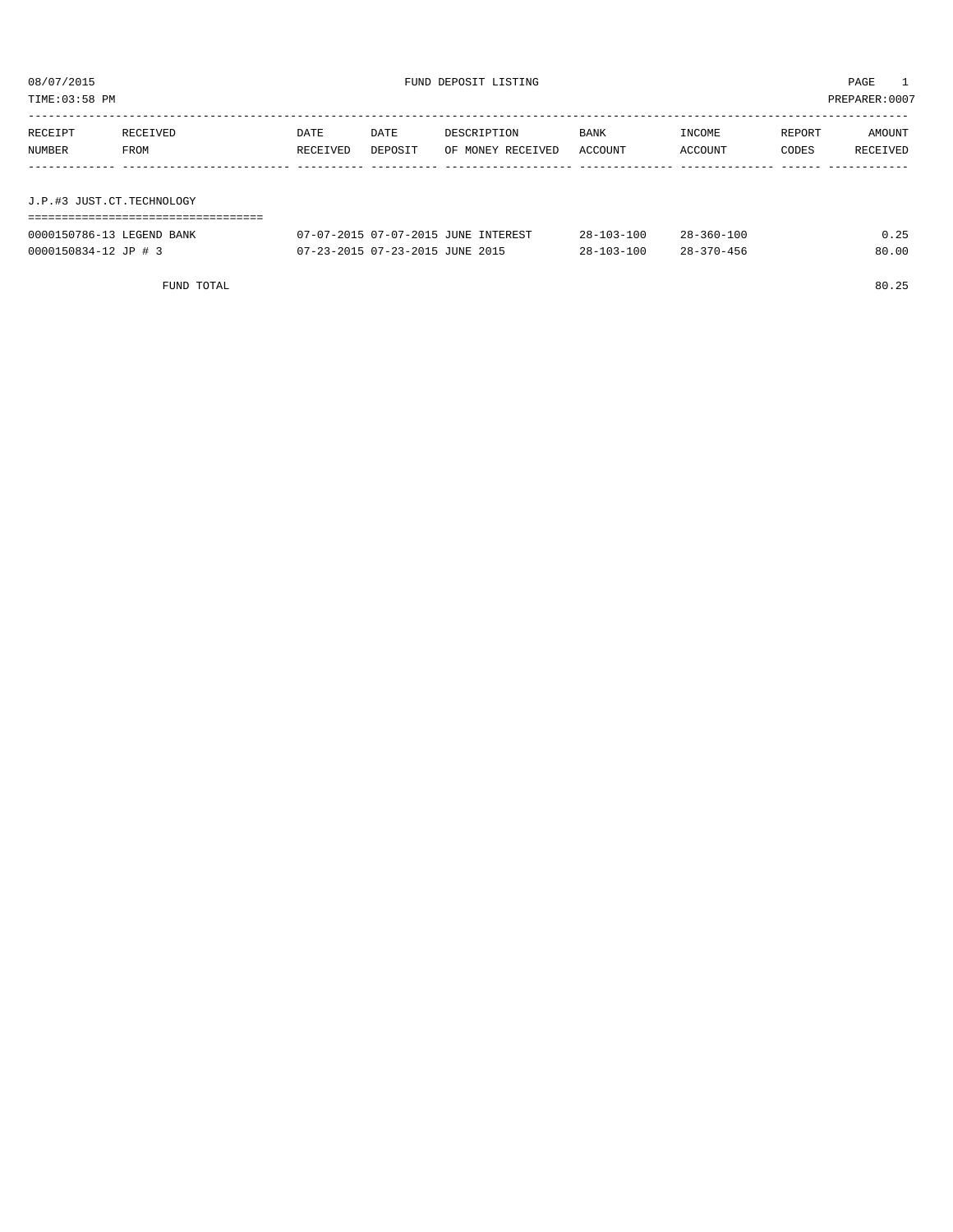| RECEIPT | RECEIVED    | DATE     | DATE    | DESCRIPTION       | <b>BANK</b> | INCOME  | REPORT | AMOUNT   |
|---------|-------------|----------|---------|-------------------|-------------|---------|--------|----------|
| NUMBER  | <b>FROM</b> | RECEIVED | DEPOSIT | OF MONEY RECEIVED | ACCOUNT     | ACCOUNT | CODES  | RECEIVED |
|         |             |          |         |                   |             |         |        |          |

DISTRICT CT.RECORDS ARCHIVE

===================================

| 0000150786-1<br><b>LEGENI</b><br>BANK | : 07-07-2015<br>$-2015$<br><b>JUNE</b><br><b>TNTTPPFCT</b><br>$\sim$ | $-3 - 100$<br>$24-$ | $-360 - 100$<br>≺ 4. - | 1.00 |
|---------------------------------------|----------------------------------------------------------------------|---------------------|------------------------|------|
|                                       |                                                                      |                     |                        |      |

FUND TOTAL 1.00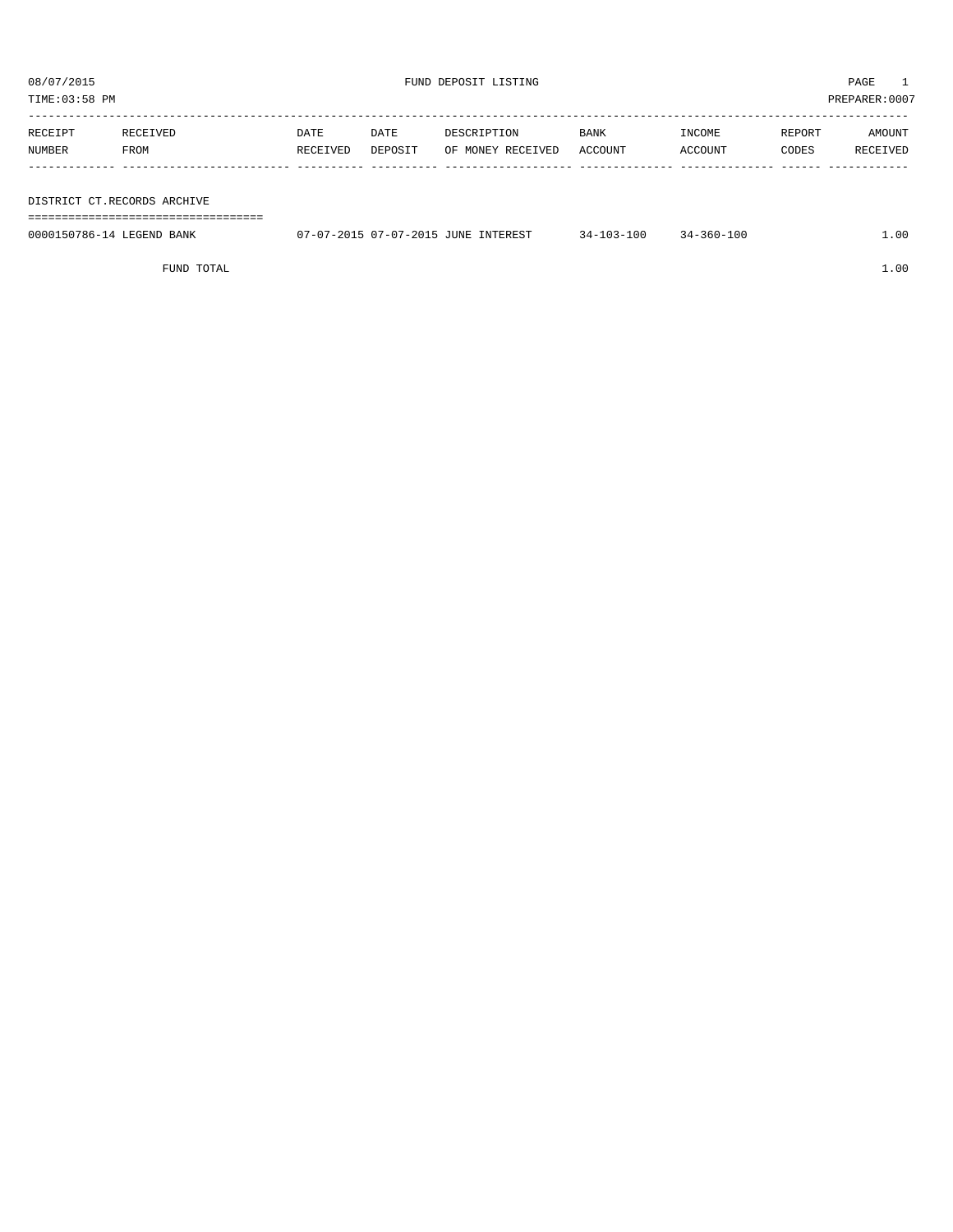TIME:03:58 PM PREPARER:0007

| RECEIPT | RECEIVED | DATE     | DATE    | DESCRIPTION               | <b>BANK</b> | INCOME  | REPORT | AMOUNT   |
|---------|----------|----------|---------|---------------------------|-------------|---------|--------|----------|
| NUMBER  | FROM     | RECEIVED | DEPOSIT | OF MONEY RECEIVED ACCOUNT |             | ACCOUNT | CODES  | RECEIVED |
|         |          |          |         |                           |             |         |        |          |

#### LAW LIBRARY FUND

===================================

| 0000150786-15 LEGEND BANK | 07-07-2015 07-07-2015 JUNE INTEREST | $35 - 103 - 100$ | $35 - 360 - 100$ | 5.73 |
|---------------------------|-------------------------------------|------------------|------------------|------|
|                           |                                     |                  |                  |      |

FUND TOTAL  $6.73$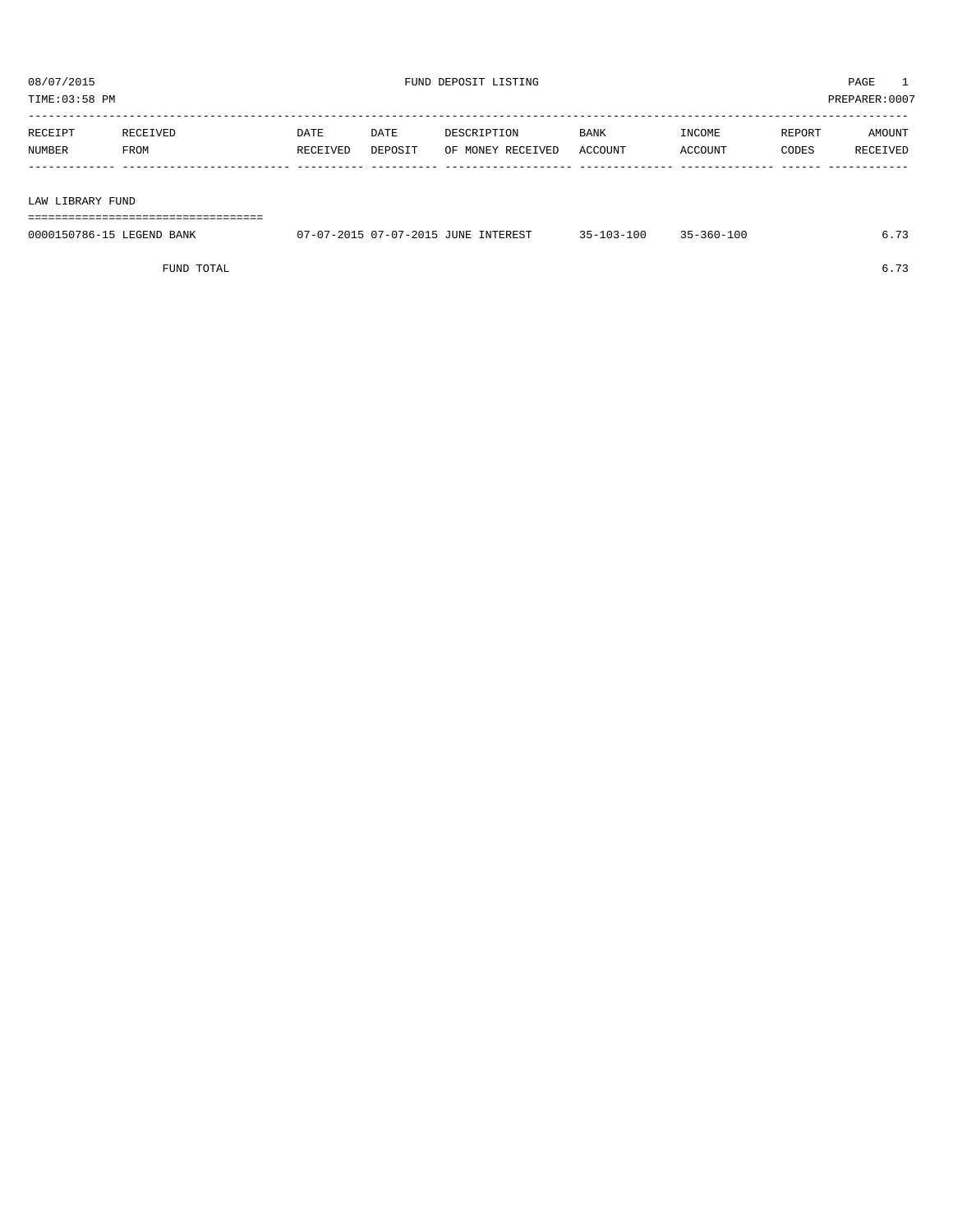TIME:03:58 PM PREPARER:0007

| RECEIPT | RECEIVED    | DATE     | DATE    | DESCRIPTION       | <b>BANK</b> | INCOME  | REPORT | AMOUNT   |
|---------|-------------|----------|---------|-------------------|-------------|---------|--------|----------|
| NUMBER  | <b>FROM</b> | RECEIVED | DEPOSIT | OF MONEY RECEIVED | ACCOUNT     | ACCOUNT | CODES  | RECEIVED |
|         |             |          |         |                   |             |         |        |          |

#### D.A. FEE ACCOUNT FUND

| 0000150775-01 DA TRUST FUND   | 07-01-2015 07-01-2015 CHECK FEES    | 36-103-136       | $36 - 340 - 475$ | 316.19 |
|-------------------------------|-------------------------------------|------------------|------------------|--------|
| 0000150786-22 LEGEND BANK     | 07-07-2015 07-07-2015 JUNE INTEREST | $36 - 103 - 136$ | $36 - 360 - 100$ | 0.04   |
| 0000150786-23 LEGEND BANK     | 07-07-2015 07-07-2015 JUNE INTEREST | $36 - 103 - 236$ | $36 - 360 - 236$ | 0.07   |
| 0000150809-01 FANNIN CO. CSCD | 07-13-2015 07-13-2015 BLOOD DRAWS   | $36 - 103 - 136$ | $36 - 370 - 130$ | 107.15 |

FUND TOTAL 423.45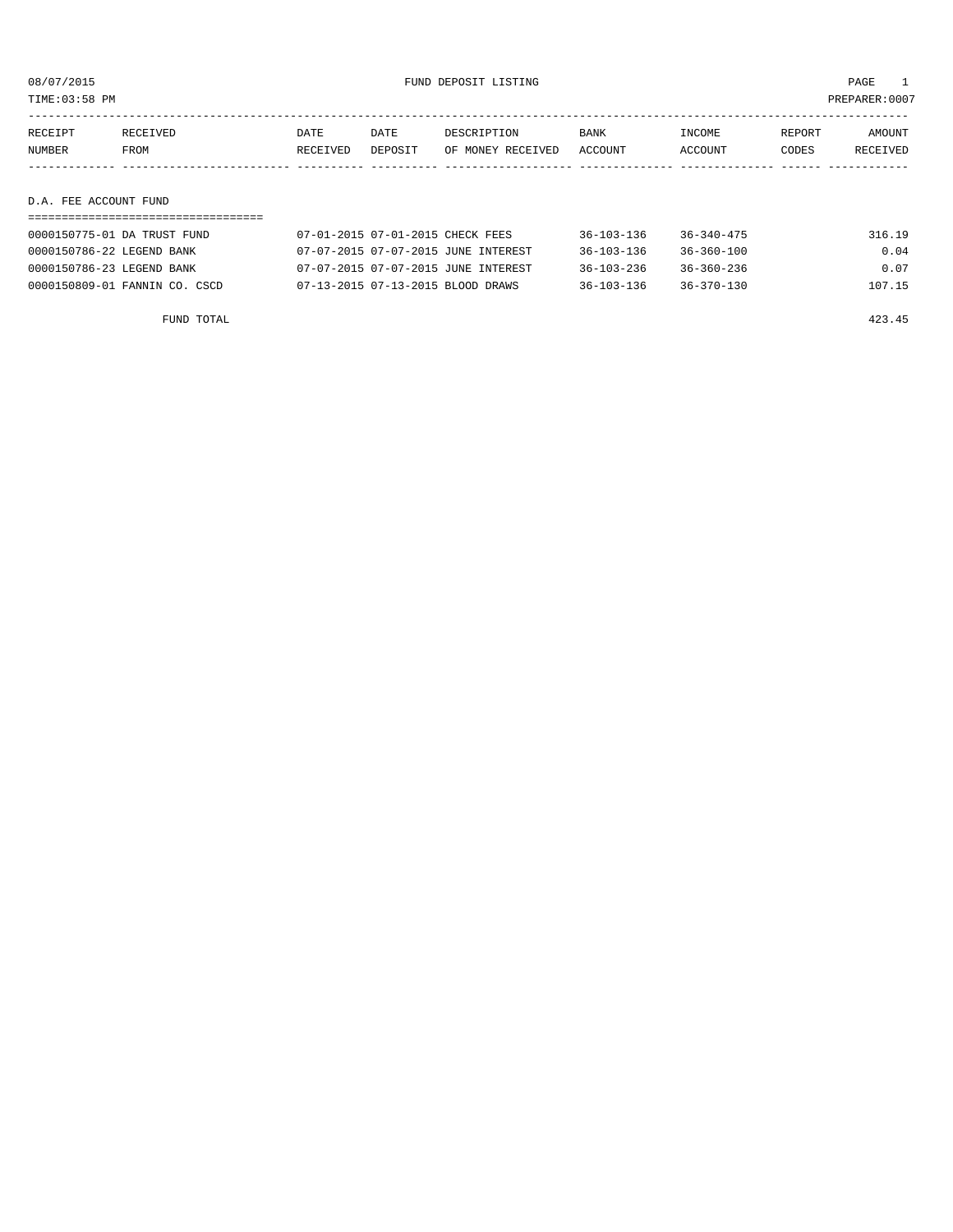TIME:03:58 PM PREPARER:0007 ----------------------------------------------------------------------------------------------------------------------------------- RECEIPT RECEIVED DATE DATE DESCRIPTION BANK INCOME REPORT AMOUNT

CONT

|  |  |  | 000150786-24 LEGEND BANK |  |
|--|--|--|--------------------------|--|
|  |  |  |                          |  |

| RBUBIFI                   | RBUBIVB <i>D</i> | <b>DAIL</b> | <b>DAID</b> | DESCRIFIIUN                         | DAIN N           | <b>TIACOME</b>   | REPURI | <b>AMOUNT</b> |  |
|---------------------------|------------------|-------------|-------------|-------------------------------------|------------------|------------------|--------|---------------|--|
| NUMBER                    | FROM             | RECEIVED    | DEPOSIT     | OF MONEY RECEIVED                   | ACCOUNT          | ACCOUNT          | CODES  | RECEIVED      |  |
|                           |                  |             |             |                                     |                  |                  |        |               |  |
|                           |                  |             |             |                                     |                  |                  |        |               |  |
|                           |                  |             |             |                                     |                  |                  |        |               |  |
| CONTRABAND SEIZURE        |                  |             |             |                                     |                  |                  |        |               |  |
|                           |                  |             |             |                                     |                  |                  |        |               |  |
| 0000150786-24 LEGEND BANK |                  |             |             | 07-07-2015 07-07-2015 JUNE INTEREST | $37 - 103 - 137$ | $37 - 360 - 100$ |        | 0.05          |  |
|                           |                  |             |             |                                     |                  |                  |        |               |  |
|                           | FUND TOTAL       |             |             |                                     |                  |                  |        | 0.05          |  |
|                           |                  |             |             |                                     |                  |                  |        |               |  |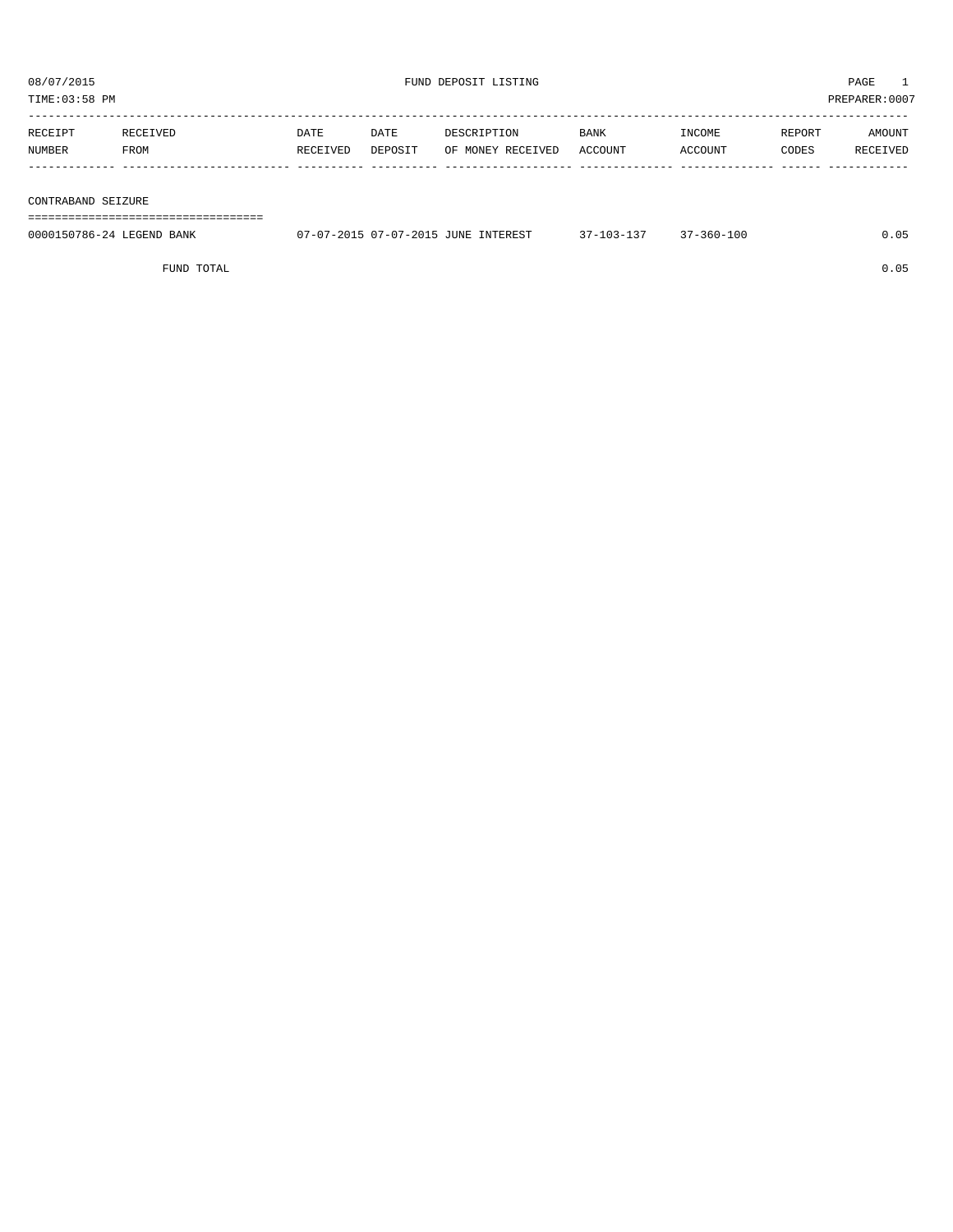TIME:03:58 PM PREPARER:0007

| RECEIPT       | RECEIVED | DATE     | DATE    | DESCRIPTION       | <b>BANK</b> | INCOME  | REPORT | AMOUNT   |
|---------------|----------|----------|---------|-------------------|-------------|---------|--------|----------|
| NUMBER        | FROM     | RECEIVED | DEPOSIT | OF MONEY RECEIVED | ACCOUNT     | ACCOUNT | CODES  | RECEIVED |
|               |          |          |         |                   |             |         |        |          |
|               |          |          |         |                   |             |         |        |          |
| IHC CO-OP GIN |          |          |         |                   |             |         |        |          |

| ------------------------------------- |                                     |                  |            |      |
|---------------------------------------|-------------------------------------|------------------|------------|------|
| 0000150770-06 TEXPOOL                 | 07-01-2015 07-01-2015 JUNE INTEREST | $38 - 103 - 175$ | 38-360-100 | 0.90 |
| 0000150786-16 LEGEND BANK             | 07-07-2015 07-07-2015 JUNE INTEREST | $38 - 103 - 100$ | 38-360-100 | 0.03 |

FUND TOTAL 0.93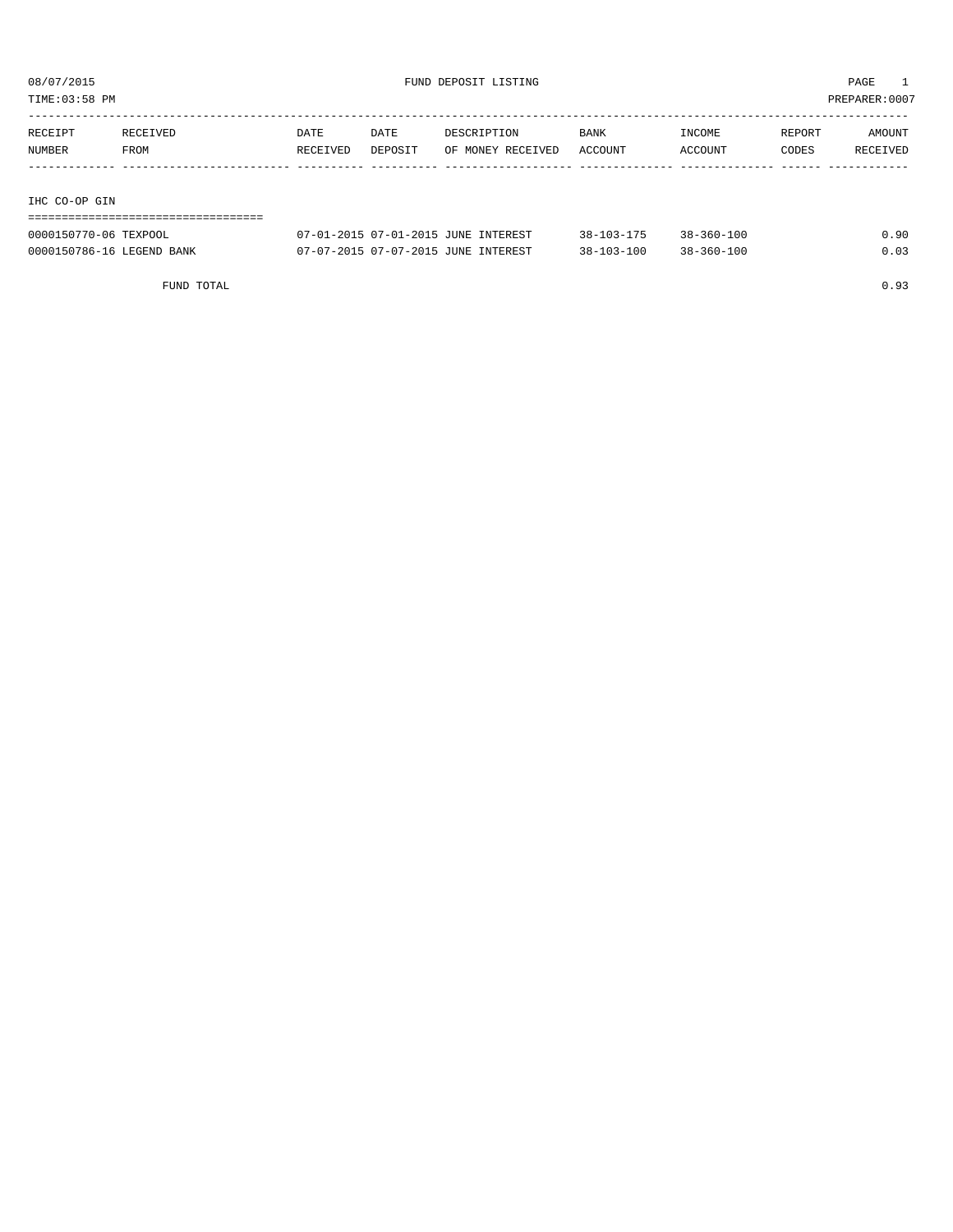TIME:03:58 PM PREPARER:0007

| RECEIPT | RECEIVED        | DATE     | DATE    | DESCRIPTION       | BANK    | INCOME  | REPORT | AMOUNT   |  |  |  |
|---------|-----------------|----------|---------|-------------------|---------|---------|--------|----------|--|--|--|
| NUMBER  | FROM            | RECEIVED | DEPOSIT | OF MONEY RECEIVED | ACCOUNT | ACCOUNT | CODES  | RECEIVED |  |  |  |
|         |                 |          |         |                   |         |         |        |          |  |  |  |
|         |                 |          |         |                   |         |         |        |          |  |  |  |
|         | IHC B.R. COOPER |          |         |                   |         |         |        |          |  |  |  |
|         |                 |          |         |                   |         |         |        |          |  |  |  |

| ------------------------------------- |                                     |                  |                  |      |
|---------------------------------------|-------------------------------------|------------------|------------------|------|
| 0000150770-07 TEXPOOL                 | 07-01-2015 07-01-2015 JUNE INTEREST | $39 - 103 - 175$ | $39 - 360 - 100$ | 0.30 |
| 0000150786-17 LEGEND BANK             | 07-07-2015 07-07-2015 JUNE INTEREST | $39 - 103 - 100$ | $39 - 360 - 100$ | 0.68 |

FUND TOTAL 0.98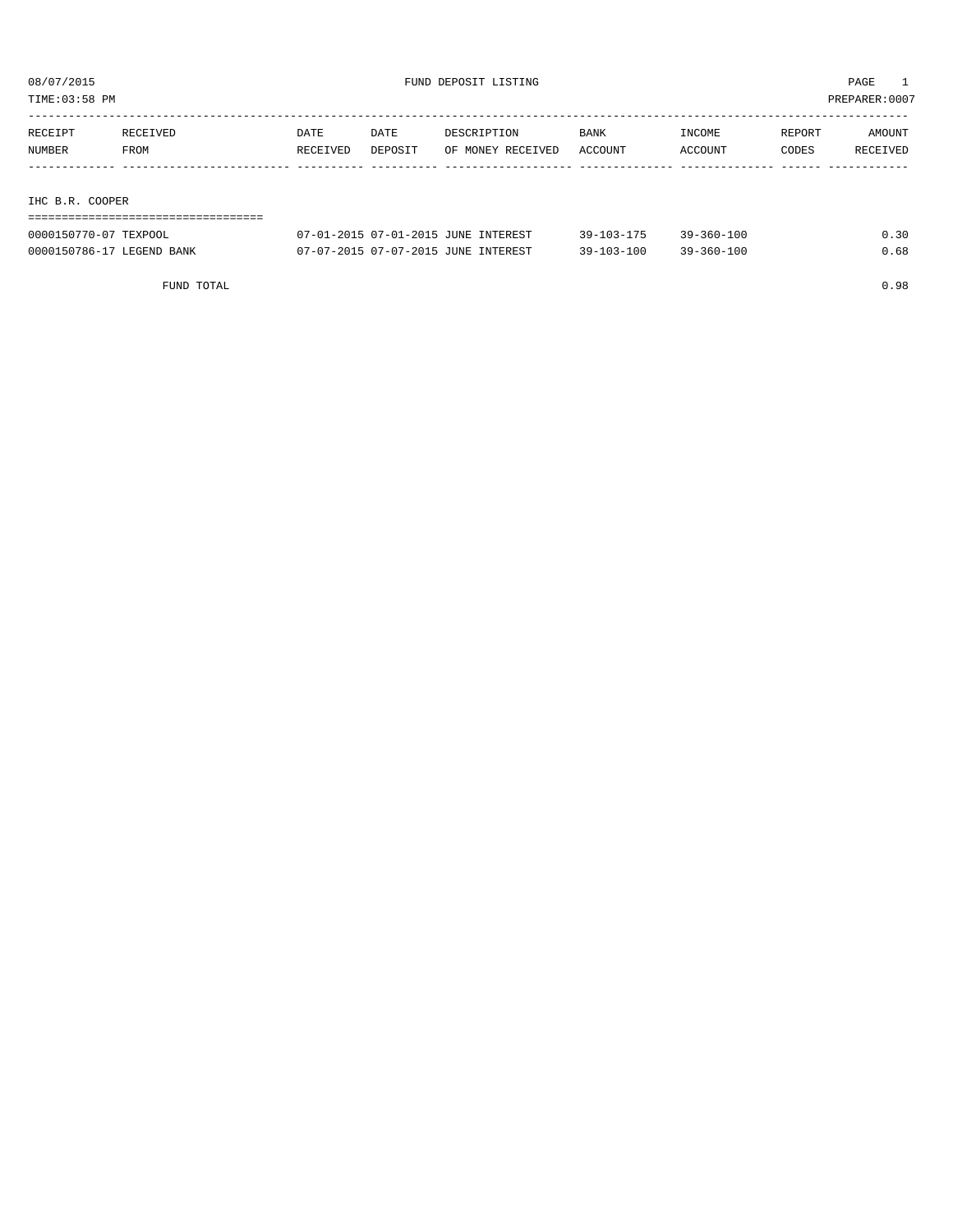| RECEIPT | RECEIVED | DATE     | DATE    | DESCRIPTION       | <b>BANK</b>    | INCOME  | REPORT | AMOUNT   |
|---------|----------|----------|---------|-------------------|----------------|---------|--------|----------|
| NUMBER  | FROM     | RECEIVED | DEPOSIT | OF MONEY RECEIVED | <b>ACCOUNT</b> | ACCOUNT | CODES  | RECEIVED |
|         |          |          |         |                   |                |         |        |          |

HOMELAND SECURITY

===================================

| 0000150836-01 TEXAS DEPT. OF PUBLIC SAF 07-23-2015 07-23-2015 SHIPMAN COMMUNICATI 44-103-100 |  |  |  | $44 - 330 - 421$ | 1,314.95 |
|----------------------------------------------------------------------------------------------|--|--|--|------------------|----------|
|                                                                                              |  |  |  |                  |          |

FUND TOTAL  $1,314.95$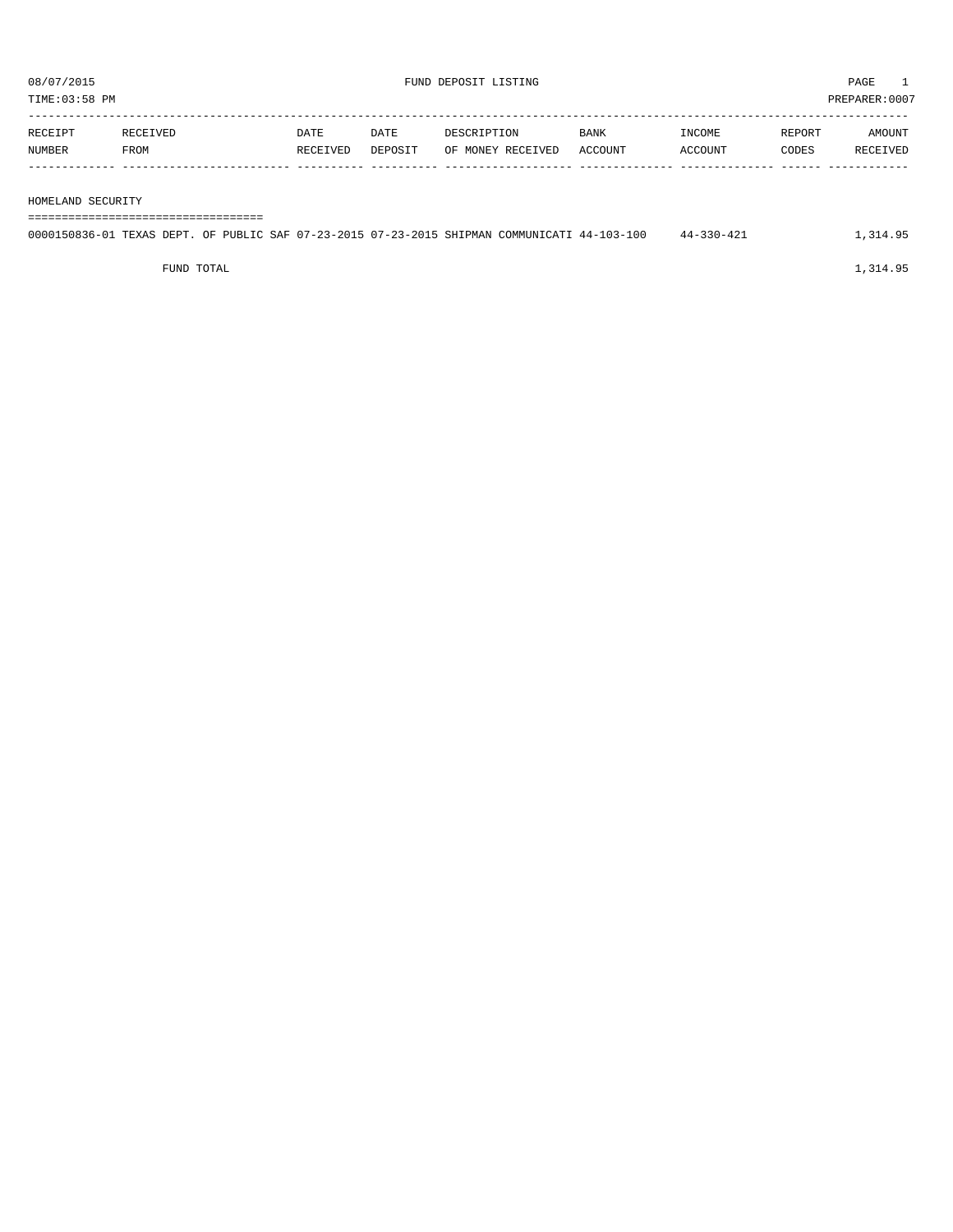TIME:03:58 PM PREPARER:0007

| RECEIPT | <b>RECEIVED</b> | DATE     | DATE    | DESCRIPTION       | <b>BANK</b>    | <b>INCOME</b> | REPORT | AMOUNT          |
|---------|-----------------|----------|---------|-------------------|----------------|---------------|--------|-----------------|
| NUMBER  | FROM            | RECEIVED | DEPOSIT | OF MONEY RECEIVED | <b>ACCOUNT</b> | ACCOUNT       | CODES  | <b>RECEIVED</b> |
|         |                 |          |         |                   |                |               |        |                 |

#### CHAPTER 19 FUNDS

| --------------------------       |                                                      |                            |  |  |  |  |  |  |  |
|----------------------------------|------------------------------------------------------|----------------------------|--|--|--|--|--|--|--|
| 0000150789-01 SECRETARY OF STATE | 07-07-2015 07-07-2015 CH 19 VOTER REGISTR 45-103-100 | 16.30<br>$45 - 330 - 403$  |  |  |  |  |  |  |  |
| 0000150845-01 SECRETARY OF STATE | 07-27-2015 07-27-2015 CH 19 VOTER REGISTR 45-103-100 | 336.10<br>$45 - 330 - 403$ |  |  |  |  |  |  |  |

FUND TOTAL 352.40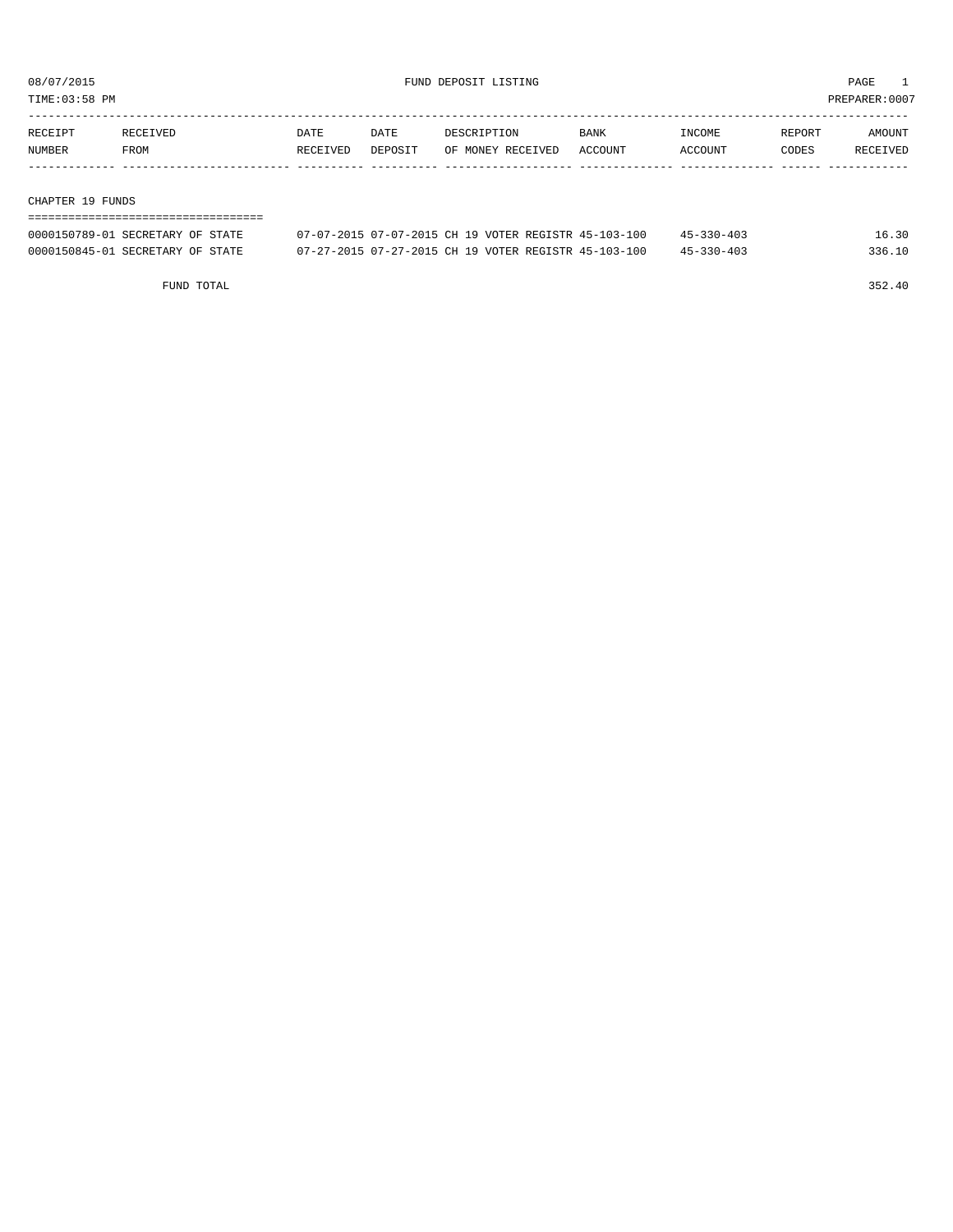TIME:03:58 PM PREPARER:0007

| RECEIPT | RECEIVED | DATE     | DATE    | DESCRIPTION       | <b>BANK</b> | <b>TNCOME</b> | <b>REPORT</b> | AMOUNT   |
|---------|----------|----------|---------|-------------------|-------------|---------------|---------------|----------|
| NUMBER  | FROM     | RECEIVED | DEPOSIT | OF MONEY RECEIVED | ACCOUNT     | ACCOUNT       | <b>CODES</b>  | RECEIVED |
|         |          |          |         |                   |             |               |               |          |
|         |          |          |         |                   |             |               |               |          |

#### ELECTION EQUIPMENT FUND

| 0000150788-03 TRENTON ISD         | 07-07-2015 07-07-2015 MAY 9, 2015, ELECTI 48-103-100 | $48 - 340 - 484$ | 700.00 |
|-----------------------------------|------------------------------------------------------|------------------|--------|
| 0000150848-03 CITY OF WHITEWRIGHT | 07-27-2015 07-27-2015 MAY 9, 2015 EARLY A 48-103-100 | $48 - 340 - 484$ | 875.00 |

FUND TOTAL 1,575.00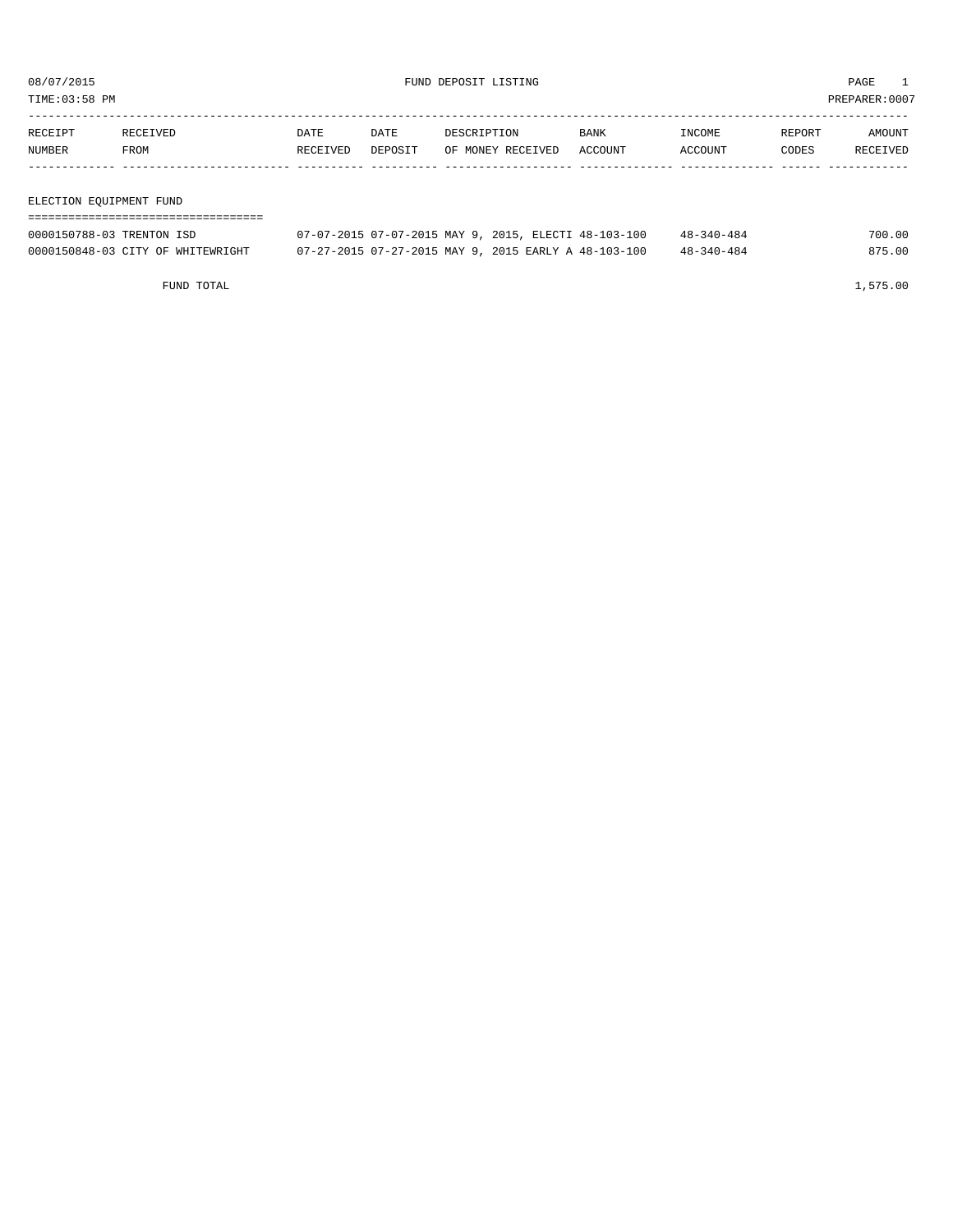TIME:03:58 PM PREPARER:0007

| RECEIPT                    | RECEIVED | DATE     | DATE    | DESCRIPTION       | BANK    | INCOME  | REPORT | AMOUNT   |
|----------------------------|----------|----------|---------|-------------------|---------|---------|--------|----------|
| <b>NUMBER</b>              | FROM     | RECEIVED | DEPOSIT | OF MONEY RECEIVED | ACCOUNT | ACCOUNT | CODES  | RECEIVED |
|                            |          |          |         |                   |         |         |        |          |
|                            |          |          |         |                   |         |         |        |          |
|                            |          |          |         |                   |         |         |        |          |
| COURT RECORDS PRESERVATION |          |          |         |                   |         |         |        |          |

===================================

| 0000150786-18 LEGEND BANK | 07-07-2015 07-07-2015 JUNE INTEREST | $52 - 103 - 100$ | $52 - 360 - 100$ | 70 |
|---------------------------|-------------------------------------|------------------|------------------|----|
|                           |                                     |                  |                  |    |

FUND TOTAL  $1.72$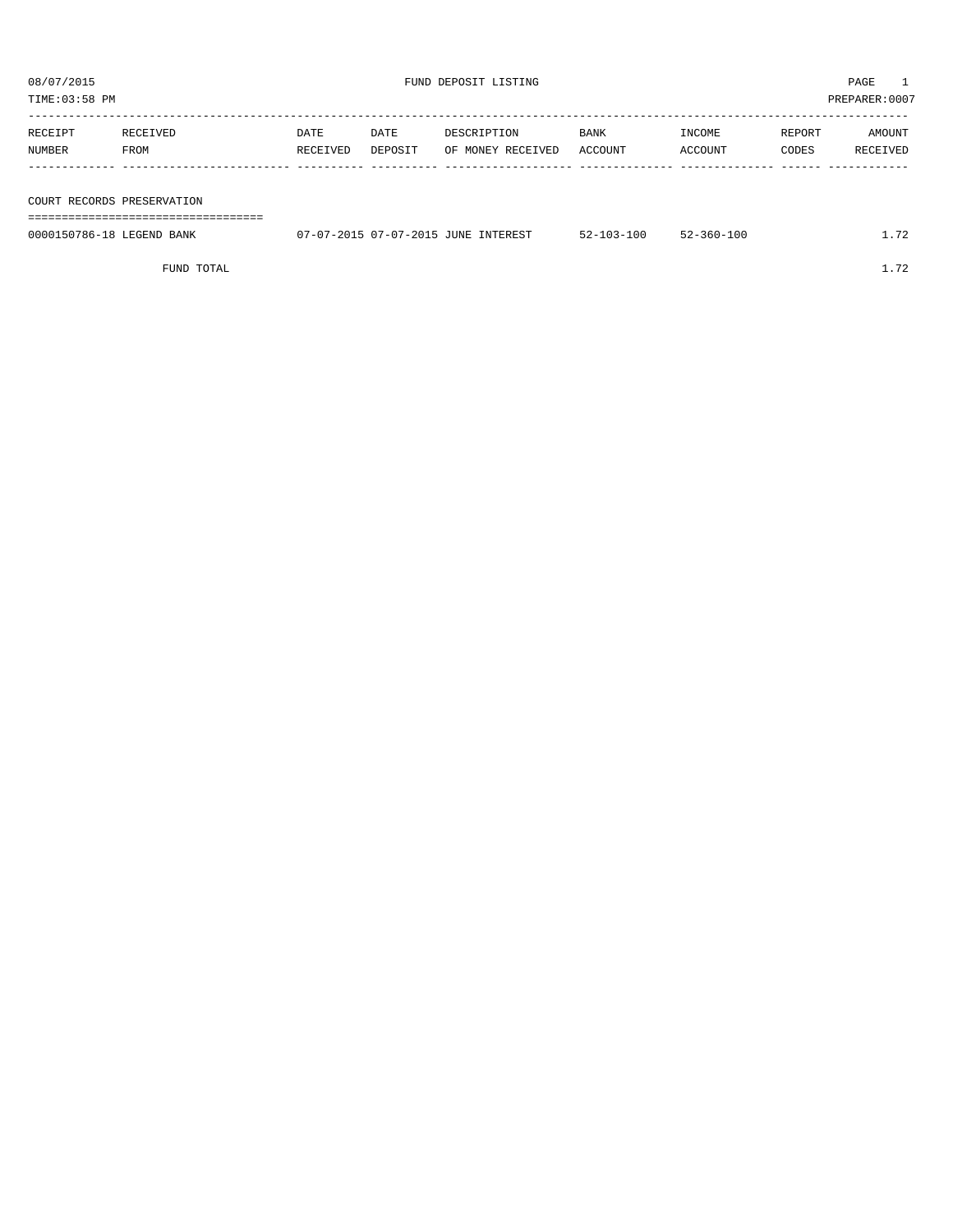TIME:03:58 PM PREPARER:0007

| RECEIPT | RECEIVED | DATE     | DATE    | DESCRIPTION       | <b>BANK</b> | INCOME  | REPORT | AMOUNT   |
|---------|----------|----------|---------|-------------------|-------------|---------|--------|----------|
| NUMBER  | FROM     | RECEIVED | DEPOSIT | OF MONEY RECEIVED | ACCOUNT     | ACCOUNT | CODES  | RECEIVED |
|         |          |          |         |                   |             |         |        |          |
|         |          |          |         |                   |             |         |        |          |

F.C. LAW ENFORCEMENT EDUCATION

===================================

| 0000150786-25 LEGEND BANK | 07-07-2015 07-07-2015 JUNE INTEREST | $55 - 103 - 155$ | 55-360-100 | 0.01 |
|---------------------------|-------------------------------------|------------------|------------|------|
|                           |                                     |                  |            |      |

FUND TOTAL  $0.01$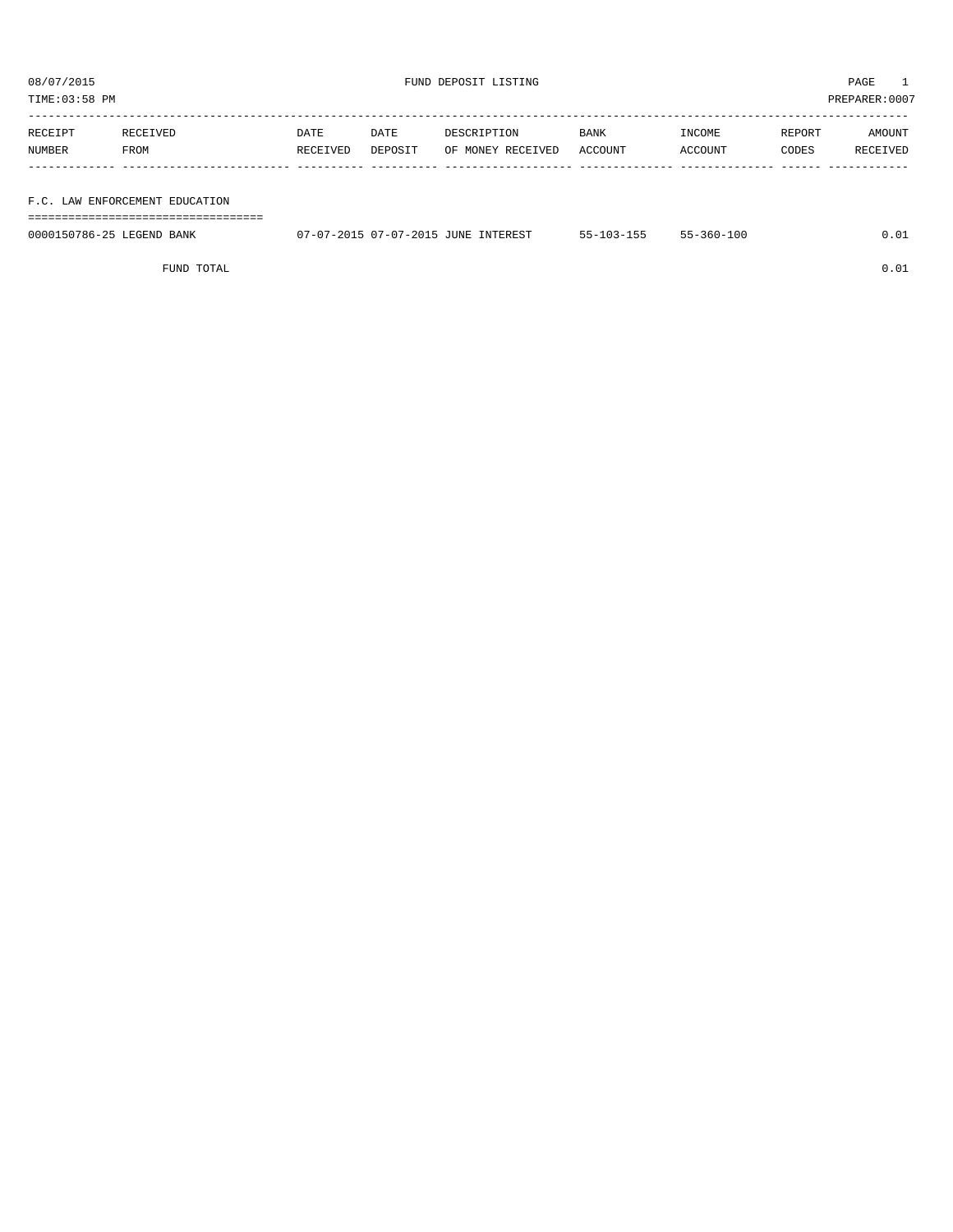TIME:03:58 PM PREPARER:0007

| RECEIPT       | RECEIVED | DATE     | DATE    | DESCRIPTION       | <b>BANK</b> | INCOME  | REPORT | AMOUNT   |
|---------------|----------|----------|---------|-------------------|-------------|---------|--------|----------|
| <b>NUMBER</b> | FROM     | RECEIVED | DEPOSIT | OF MONEY RECEIVED | ACCOUNT     | ACCOUNT | CODES  | RECEIVED |
|               |          |          |         |                   |             |         |        |          |
|               |          |          |         |                   |             |         |        |          |

#### F C SHERIFF FORFEITURE

===================================

| 0000150786-26 LEGEND BANK | 07-07-2015 07-07-2015 JUNE INTEREST | $56 - 103 - 156$ | $56 - 360 - 100$ | .25 |
|---------------------------|-------------------------------------|------------------|------------------|-----|
|                           |                                     |                  |                  |     |

FUND TOTAL 0.25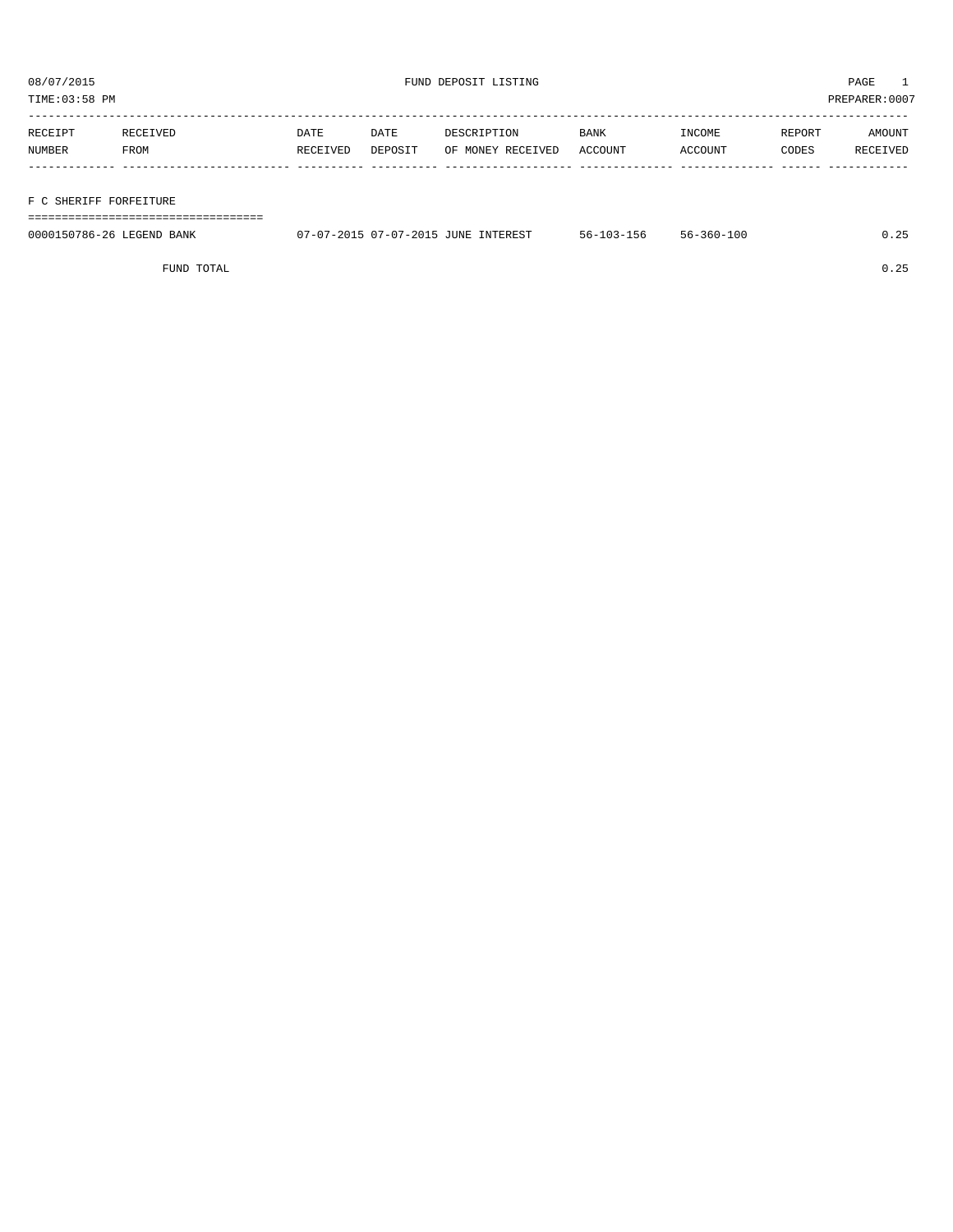| RECEIPT | RECEIVED    | DATE     | DATE    | DESCRIPTION       | <b>BANK</b> | INCOME  | REPORT | AMOUNT   |
|---------|-------------|----------|---------|-------------------|-------------|---------|--------|----------|
| NUMBER  | <b>FROM</b> | RECEIVED | DEPOSIT | OF MONEY RECEIVED | ACCOUNT     | ACCOUNT | CODES  | RECEIVED |
|         |             |          |         |                   |             |         |        |          |
|         |             |          |         |                   |             |         |        |          |

DRUG COURT PROGRAM

===================================

| 0000150786-19 LEGEND BANK | 07-07-2015 07-07-2015 JUNE INTEREST | $59 - 103 - 100$ | 59-360-100 | . |
|---------------------------|-------------------------------------|------------------|------------|---|
|                           |                                     |                  |            |   |

FUND TOTAL  $1.51$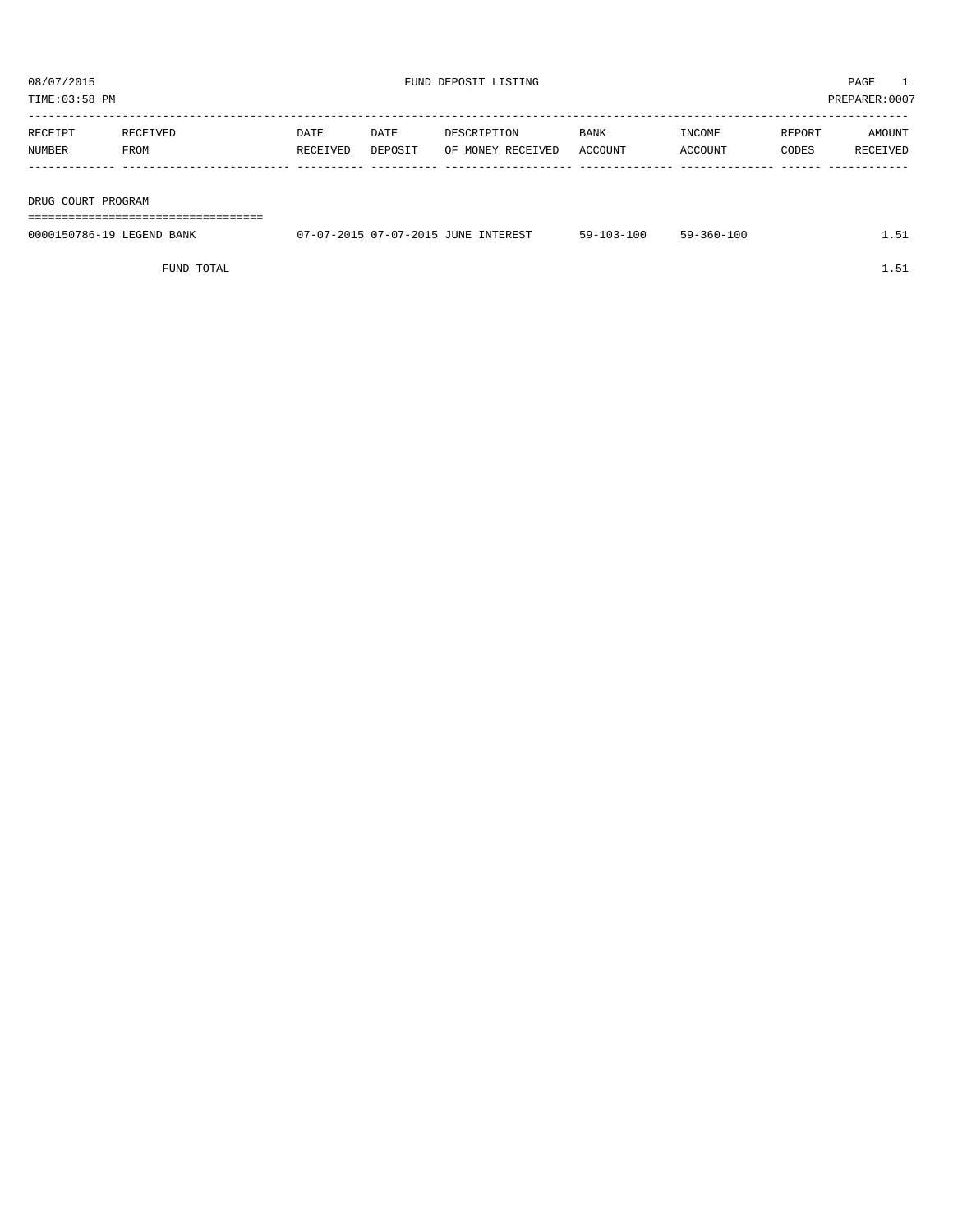TIME:03:58 PM PREPARER:0007

| RECEIPT           | RECEIVED | DATE     | DATE    | DESCRIPTION       | BANK    | INCOME  | REPORT | AMOUNT   |
|-------------------|----------|----------|---------|-------------------|---------|---------|--------|----------|
| NUMBER            | FROM     | RECEIVED | DEPOSIT | OF MONEY RECEIVED | ACCOUNT | ACCOUNT | CODES  | RECEIVED |
|                   |          |          |         |                   |         |         |        |          |
|                   |          |          |         |                   |         |         |        |          |
| RIGHT OF WAY FUND |          |          |         |                   |         |         |        |          |
|                   |          |          |         |                   |         |         |        |          |

| 0000150770-08 TEXPOOL     | 07-01-2015 07-01-2015 JUNE INTEREST | $70 - 103 - 175$ | 70-360-100       | 6.22 |
|---------------------------|-------------------------------------|------------------|------------------|------|
| 0000150786-20 LEGEND BANK | 07-07-2015 07-07-2015 JUNE INTEREST | $70 - 103 - 100$ | $70 - 360 - 100$ | 1.47 |

FUND TOTAL  $7.69$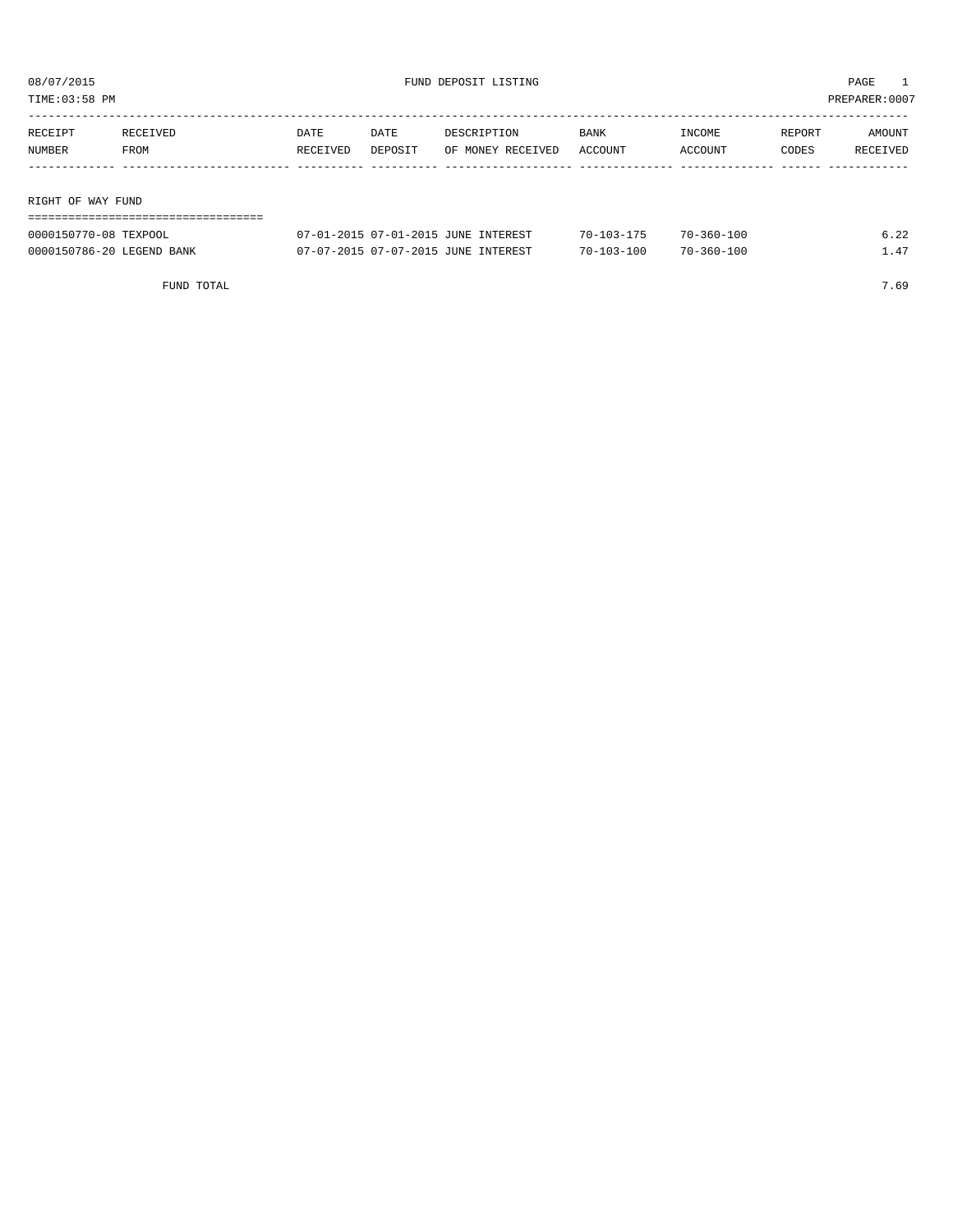08/07/2015 FUND DEPOSIT LISTING PAGE 1

| RECEIPT | RECEIVED | DATE     | DATE    | DESCRIPTION       | <b>BANK</b> | INCOME  | REPORT | AMOUNT   |
|---------|----------|----------|---------|-------------------|-------------|---------|--------|----------|
| NUMBER  | FROM     | RECEIVED | DEPOSIT | OF MONEY RECEIVED | ACCOUNT     | ACCOUNT | CODES  | RECEIVED |
|         |          |          |         |                   |             |         |        |          |

JUVENILE PROBATION

| ======================           |                                                          |            |                  |       |
|----------------------------------|----------------------------------------------------------|------------|------------------|-------|
| 0000150793-01 JUVENILE PROBATION | 07-08-2015 07-08-2015 PID-2117- DEFERRED                 | 87-103-187 | $87 - 340 - 575$ | 90.00 |
| 0000150794-01 JUVENILE PROBATION | 07-08-2015 07-08-2015 PID-2119 DEFERRED                  | 87-103-187 | $87 - 340 - 575$ | 15.00 |
| 0000150826-01 JUVENILE PROBATION | 07-20-2015 07-20-2015 PID 2122 - PROBATIO 87-103-187     |            | $87 - 340 - 575$ | 10.00 |
| 0000150827-01 JUVENILE PROBATION | $07-20-2015$ $07-20-2015$ PID- 2091 - PROBATI 87-103-187 |            | $87 - 340 - 575$ | 90.00 |
| 0000150854-01 JUVENILE PROBATION | $07-30-2015$ $07-30-2015$ PID-2114 - ATTORNEY 87-103-187 |            | $87 - 340 - 577$ | 20.00 |
| 0000150855-01 JUVENILE PROBATION | 07-30-2015 07-30-2015 PID-2107 DEFERRED P 87-103-187     |            | $87 - 340 - 575$ | 5.00  |
| 0000150856-01 JUVENILE PROBATION | 07-30-2015 07-30-2015 PID-2121 - PROBATIO 87-103-187     |            | $87 - 340 - 575$ | 90.00 |
| 0000150857-01 JUVENILE PROBATION | 07-30-2015 07-30-2015 PID-2130- COURT COS 87-103-187     |            | $87 - 340 - 577$ | 20.00 |
| 0000150858-01 JUVENILE PROBATION | 07-30-2015 07-30-2015 PID-2130 - PROBATIO 87-103-187     |            | $87 - 340 - 575$ | 15.00 |
| 0000150859-01 JUVENILE PROBATION | 07-30-2015 07-30-2015 PID-2028 - PROBATIO 87-103-187     |            | $87 - 340 - 575$ | 90.00 |

FUND TOTAL 445.00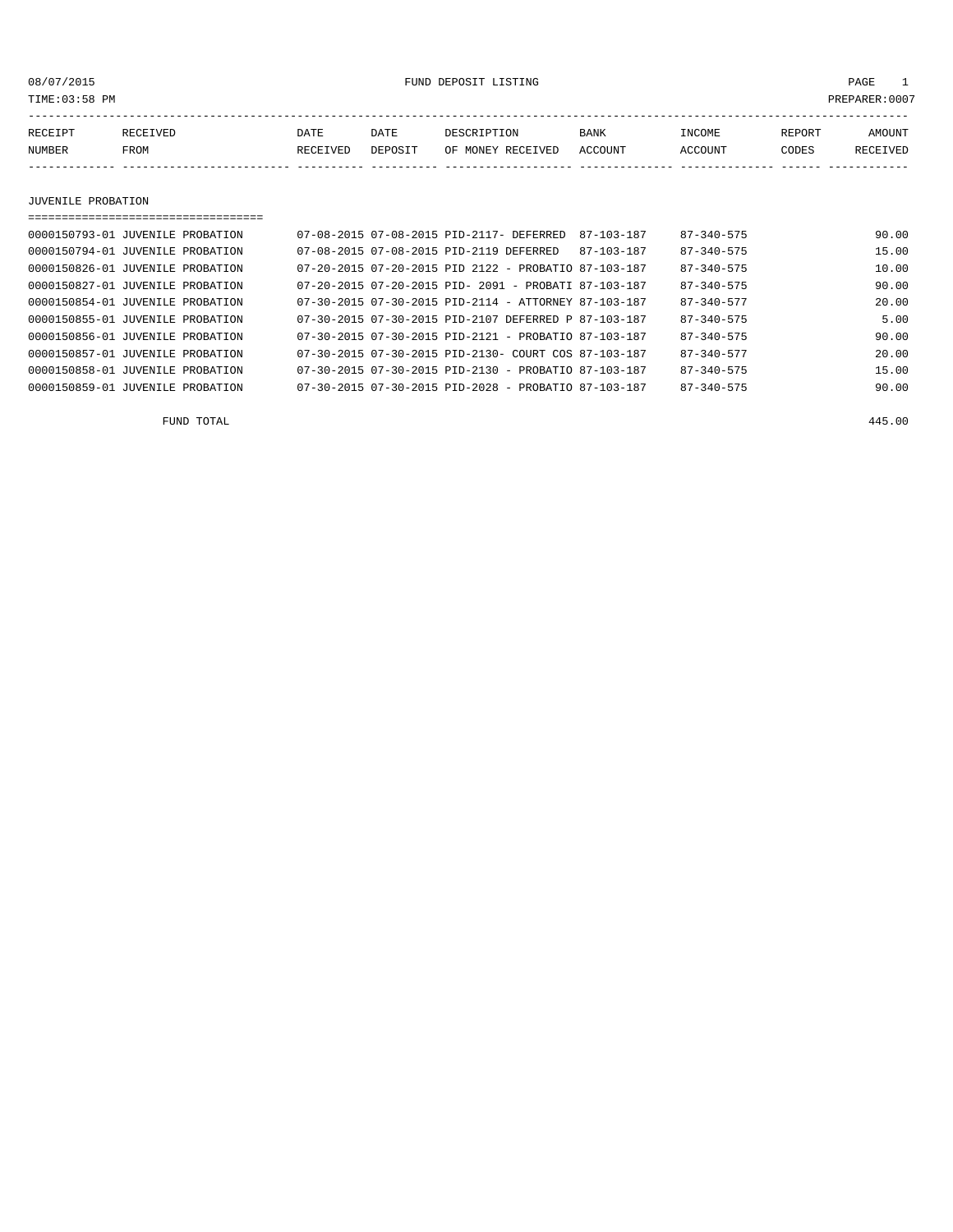TIME:03:58 PM PREPARER:0007

| RECEIPT       | <b>RECEIVED</b> | DATE     | DATE    | DESCRIPTION       | <b>BANK</b> | <b>TNCOME</b> | REPORT | AMOUNT          |
|---------------|-----------------|----------|---------|-------------------|-------------|---------------|--------|-----------------|
| <b>NUMBER</b> | FROM            | RECEIVED | DEPOSIT | OF MONEY RECEIVED | ACCOUNT     | ACCOUNT       | CODES  | <b>RECEIVED</b> |
|               |                 |          |         |                   |             |               |        |                 |

TEXAS JUVENILE JUSTICE DEPT.

| 0000150786-27 LEGEND BANK                                             | 07-07-2015 07-07-2015 JUNE INTEREST                        | $89 - 103 - 992$ | 89-360-189       | 0.91      |
|-----------------------------------------------------------------------|------------------------------------------------------------|------------------|------------------|-----------|
| 0000150837-01 TEXAS JUVENILE JUSTICE DE 07-23-2015 07-23-2015 GRANT C |                                                            | $89 - 103 - 991$ | $89 - 330 - 913$ | 1,305.00  |
| 0000150837-02 TEXAS JUVENILE JUSTICE DE 07-23-2015 07-23-2015 GRANT N |                                                            | $89 - 103 - 489$ | $89 - 330 - 906$ | 1,687.00  |
| 0000150837-03 TEXAS JUVENILE JUSTICE DE 07-23-2015 07-23-2015 GRANT A |                                                            | $89 - 103 - 189$ | $89 - 330 - 901$ | 18,374.00 |
| 0000150860-01 JUVENILE PROBATION                                      | $07-30-2015$ $07-30-2015$ $PID-2028$ - COUNSELI 89-103-489 |                  | $89 - 578 - 414$ | 45.00     |
|                                                                       |                                                            |                  |                  |           |

FUND TOTAL 21,411.91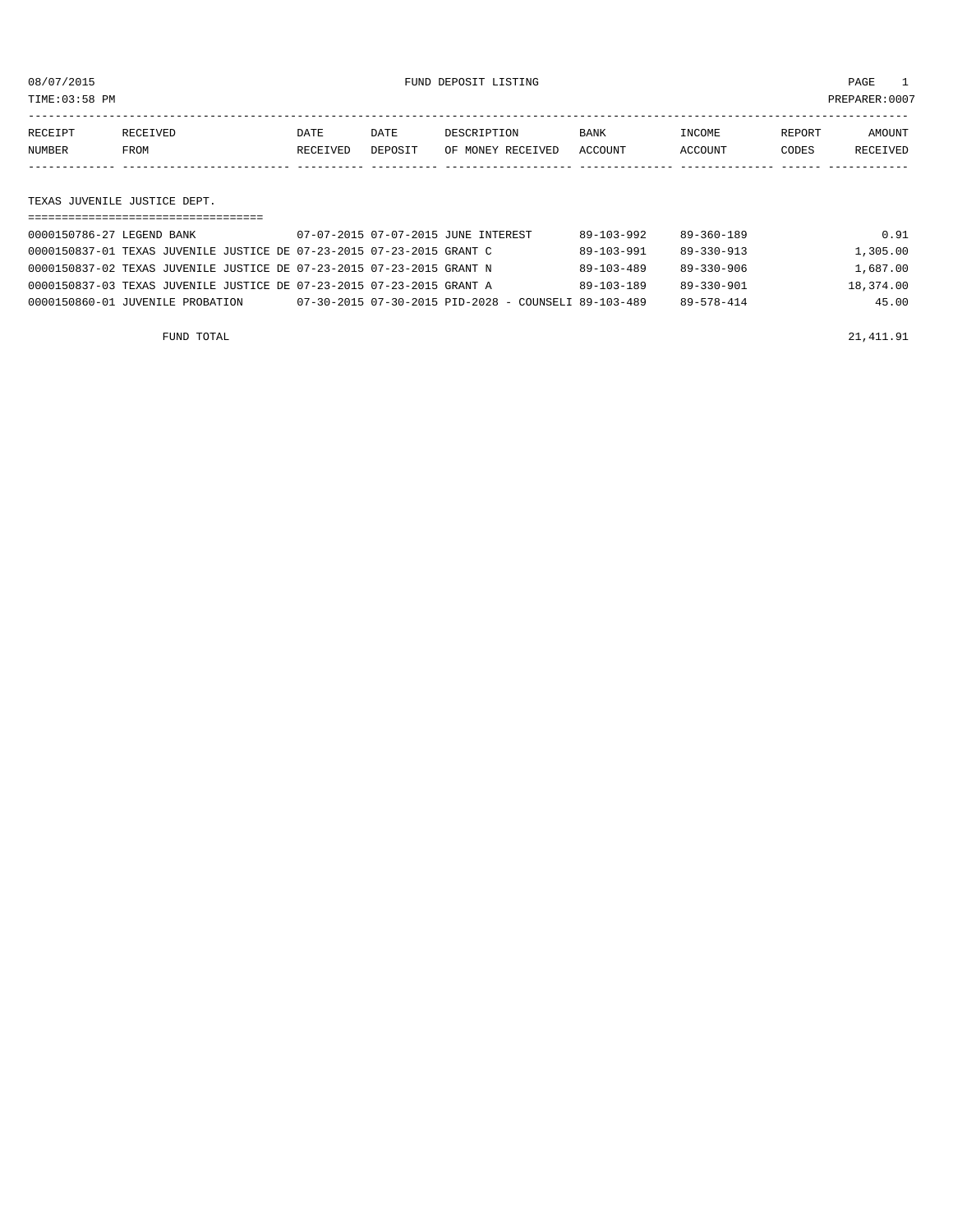TIME:03:58 PM PREPARER:0007

| RECEIPT | RECEIVED | DATE     | DATE    | DESCRIPTION       | BANK    | INCOME  | REPORT | AMOUNT   |
|---------|----------|----------|---------|-------------------|---------|---------|--------|----------|
| NUMBER  | FROM     | RECEIVED | DEPOSIT | OF MONEY RECEIVED | ACCOUNT | ACCOUNT | CODES  | RECEIVED |
|         |          |          |         |                   |         |         |        |          |
|         |          |          |         |                   |         |         |        |          |

#### STATZER FUND

| 0000150770-09 TEXPOOL     | 07-01-2015 07-01-2015 JUNE INTEREST | $92 - 103 - 175$ | $92 - 360 - 100$ | .80  |
|---------------------------|-------------------------------------|------------------|------------------|------|
| 0000150786-21 LEGEND BANK | 07-07-2015 07-07-2015 JUNE INTEREST | $92 - 103 - 100$ | 92-360-100       | 0 21 |

FUND TOTAL 2.01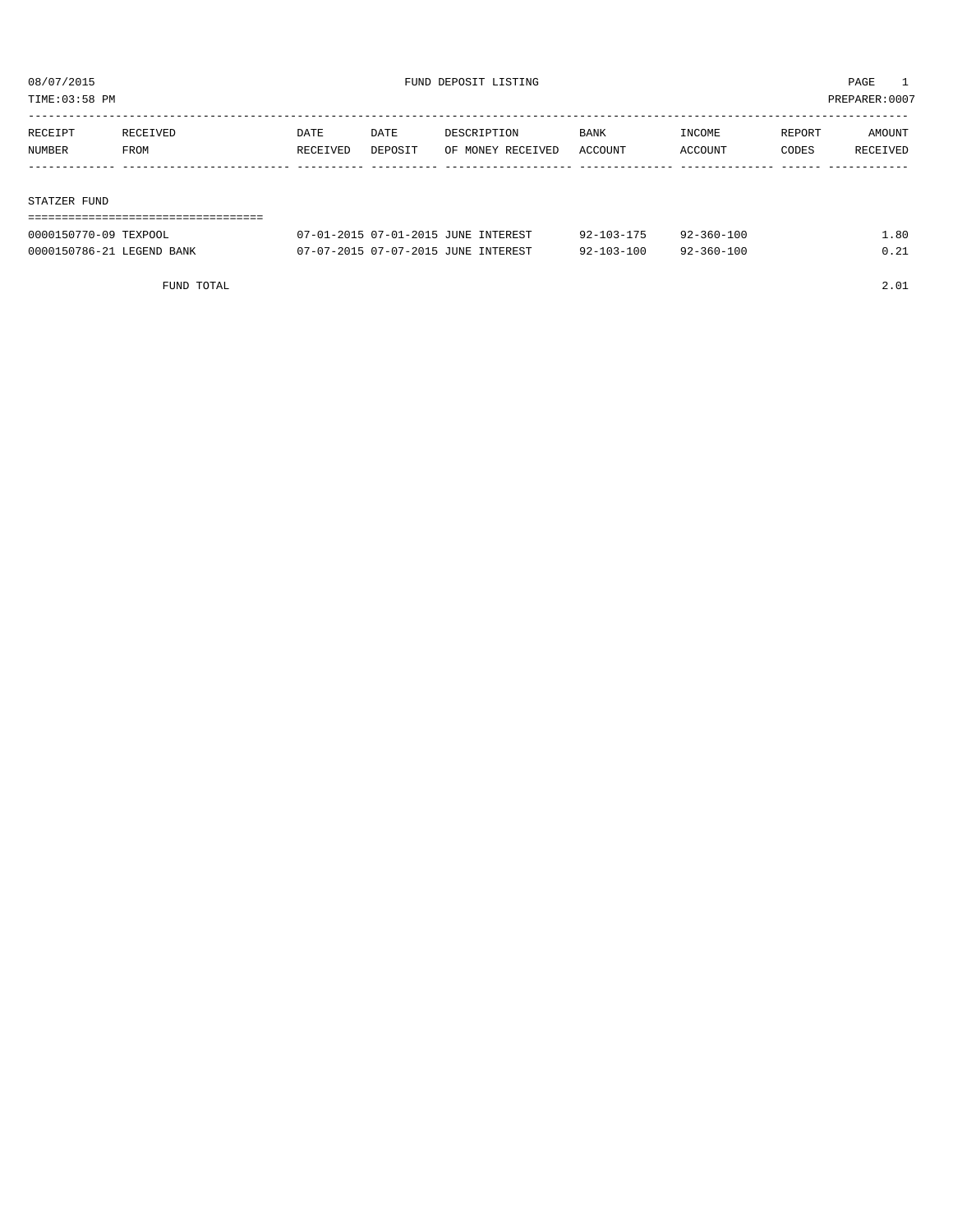08/07/2015 PAGE 1

TIME:03:58 PM PREPARER:0007

| RECEIPT | <b>RECEIVED</b> | DATE     | DATE    | DESCRIPTION       | <b>BANK</b> | INCOME         | REPORT | AMOUNT          |
|---------|-----------------|----------|---------|-------------------|-------------|----------------|--------|-----------------|
| NUMBER  | FROM            | RECEIVED | DEPOSIT | OF MONEY RECEIVED | ACCOUNT     | <b>ACCOUNT</b> | CODES  | <b>RECEIVED</b> |
|         |                 |          |         |                   |             |                |        |                 |

#### PAYROLL

### =================================== 0000150771-01 APRIL HARRISON 07-01-2015 07-01-2015 DENTAL COBRA -JULY 95-100-100 95-370-130 61.02 0000150777-01 H. SCOTT DYER, JR. 07-01-2015 07-01-2015 COBRA-JULY 2015 95-100-100 95-370-130 687.62 0000150822-01 STAVIS CROSSLAND 07-17-2015 07-17-2015 JULY & AUG. COBRA D 95-100-100 95-370-130 42.52 0000150865-01 H. SCOTT DYER JR. 07-31-2015 07-31-2015 AUG. 2015 COBRA PAY 95-100-100 95-370-130 687.62 0000150866-01 APRIL HARRISON 07-31-2015 07-31-2015 AUG. 2015 DENTAL IN 95-100-100 95-370-130 61.02

FUND TOTAL  $1,539.80$